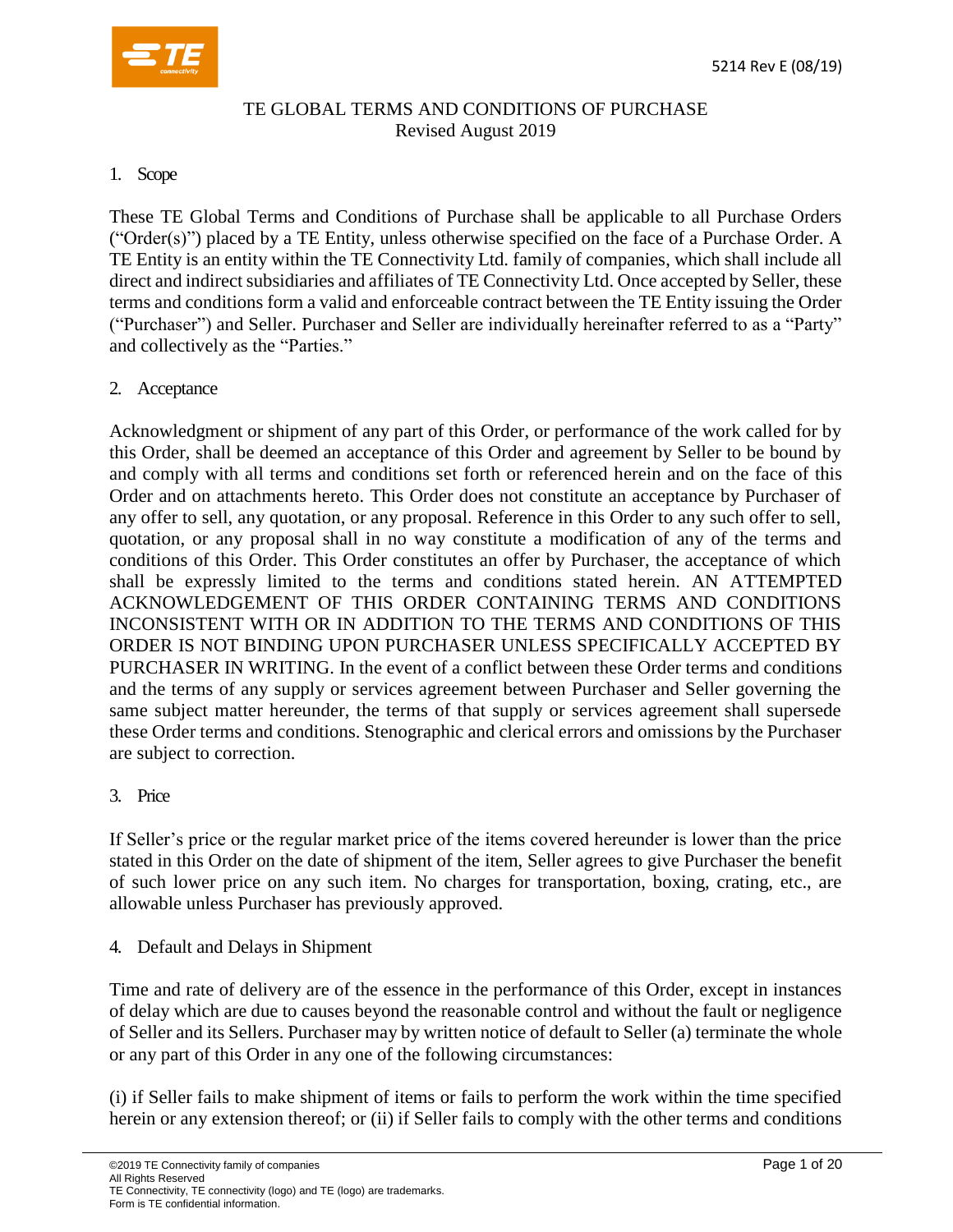

of this Order; and (b) procure upon such terms as Purchaser shall deem appropriate, items or services similar to those so terminated, in which case Seller shall continue performance of this Order to the extent not terminated and shall be liable to Purchaser for any excess costs for such similar items or services and any expenses incurred in connection therewith. Seller shall indemnify and hold harmless Purchaser for all costs, expenses and damages, whether direct, indirect, incidental or consequential, arising from Seller's default.

5. Force Majeure

Neither Party shall be held responsible for any delay or failure in performance of any part of this Order resulting from any Act of God, fire, flood, explosion, war, strike, embargo, government requirement, civil or military authority, nature or the public enemy or any other causes not foreseeable or beyond the control of the Party whose performance must be suspended or excused, provided that such delay or failure in performance could not have been prevented by reasonable precautions, and such non-performing or delayed Party gives the other Party prompt written notice of the Force Majeure. Events such as delays in transportation, inability to obtain goods or materials, or other forms of supply disruption shall not constitute Force Majeure and shall not be an excuse to performance. In the event of Force Majeure, the non-performing Party shall use its best efforts to recommence performance whenever and to whatever extent possible without delay, including through the use of alternate sources, workaround plans or other means. If a Force Majeure Event or other similar extraordinary event causes Seller to allocate limited resources between or among Seller's customers, Seller shall not provide to any other customers of Seller priority over Purchaser. If Seller's delay or nonperformance continues for a period of at least thirty (30) days, Purchaser may terminate, at no charge, this Order.

6. Inspection

All items and services (collectively "work") shall be received subject to Purchaser's inspection. Items that are defective in workmanship or material or otherwise not in conformity with the requirements of the Order, including any applicable drawings, specifications, samples and other descriptions provided to Seller, may be rejected and returned at Seller's expense or may be accepted at an appropriate reduction in price. Purchaser, in addition to such other rights, remedies and choices it may have by contract or by law, at its option and sole discretion, may require Seller to promptly replace, repair, or credit Purchaser for rejected items and, if Seller fails to promptly replace or repair, Purchaser may replace the items elsewhere and charge to Seller the additional cost. Seller shall indemnify and hold harmless Purchaser for all costs, expenses and damages, whether direct, indirect or consequential, arising from Seller's failure to provide conforming items. Purchaser shall have the right to evaluate the work furnished pursuant to this Order for compliance with the applicable drawings, specifications, samples and other descriptions that are given Seller in connection with this Order by Purchaser. Seller shall provide Purchaser and its customer(s) with free access to the work performed under this Order, for the purpose of inspection thereof. At any time during the progress of the work, Purchaser may reject any or all of the work if the same are not in accordance with this Order and shall give written notice to Seller of such non-compliance. Seller agrees to correct, at its expense, each error or defect leading to such rejection and resubmit the corrected work to Purchaser within seven (7) business days, or other mutually agreed upon date, after receipt of notice from Purchaser of such error or defect.

#### 7. Warranty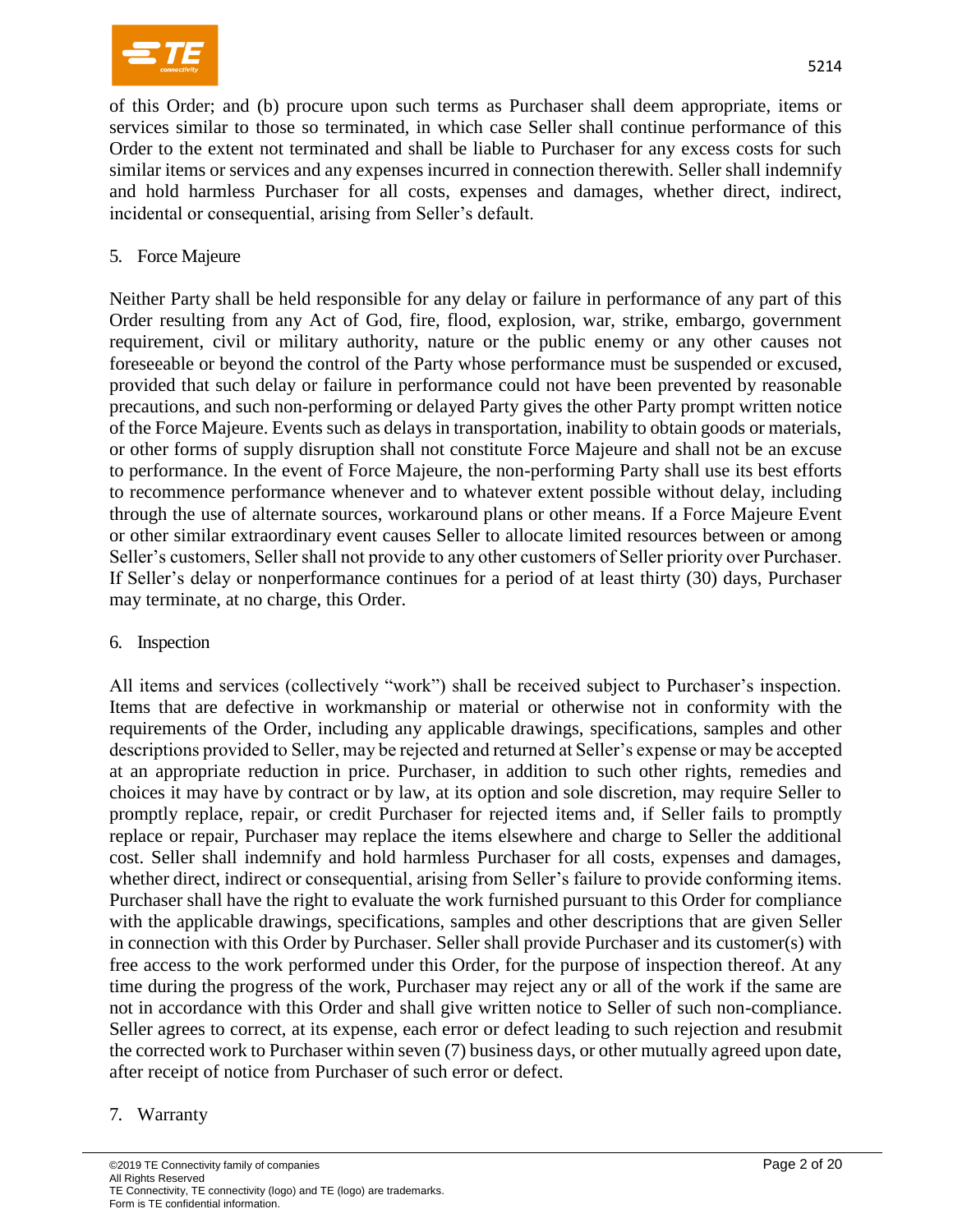

7a. Seller warrants that all items and work will conform strictly with applicable drawings, specifications, samples and other descriptions (including Purchaser's: [TE] *Total Quality Management Requirements for Suppliers*, TEC-1005; Environmental Standard, TEC-138-702; Seller Requirements for the Elimination of Hazardous Substances; and the International Standards for Phytosanitary Measures, Publication No. 15) that are made available to Seller in connection with this Order by Purchaser via the TE Supplier Portal at [https://supplier.te.com](https://supplier.te.com/) or by any other means made available by Purchaser, as well as any applicable law. Seller warrants that all items and work will be merchantable and free from defects in design, materials and workmanship and, if not of Purchaser's design, be suitable for the purpose intended whether expressed or reasonably implied. The foregoing warranties shall survive acceptance and payment and shall run to the Purchaser, its customers and the users of the item or work. Remedies for a breach of the warranties herein may include, but are not limited to, repair or replacement at no cost to Purchaser, or reimbursement of the purchase price of nonconforming items, at Purchaser's election. Seller shall be responsible for the cost of labor and engineering assistance or development required to make the repair and all associated costs such as, but not limited to, shipping and customs and services that may be required to make the repair. For the avoidance of doubt, the Seller shall pay to the Purchaser all the reasonable out of pocket expenses (if any) incurred by the Purchaser in testing or examining any part of the products for the purpose of or in connection with this clause or in or about or in connection with the making good, replacing or repairing any part of the product if the cause of failure is attributable to the Seller. It is the responsibility of the Seller to show that the failure cannot be attributed to the Seller.

(i) Any defective part repaired or replaced during the warranty period shall itself be subject to a further warranty period of the balance of the original warranty period, or an additional two (2) years, whichever is greater.

(ii) The repair or replacement of any faulty unit or product includes the delivery to the Purchaser of a descriptive report of the fault found and, when appropriate, of the repair carried out on such faulty unit or product.

(iii) The maximum period for repair of the units (including shipping and customs clearance) shall be one (1) year or as defined in the requirements provided by Purchaser in its request for quotation ("Requirements"), whichever is earlier.

7b. Seller further warrants that it has and will transfer to Purchaser clear and unencumbered title to the items.

7c. Seller shall indemnify and hold harmless Purchaser for all costs, expenses and damages, whether direct, indirect, incidental, or consequential, arising from a breach of this warranty or any other term or condition of this Order.

7d. Each Party represents and warrants to the other that:

(i) it is duly organized, validly existing and in good standing under the laws of the country and/or place of its organization,

(ii) it has all requisite power and authority to enter into and perform its obligations under this Order,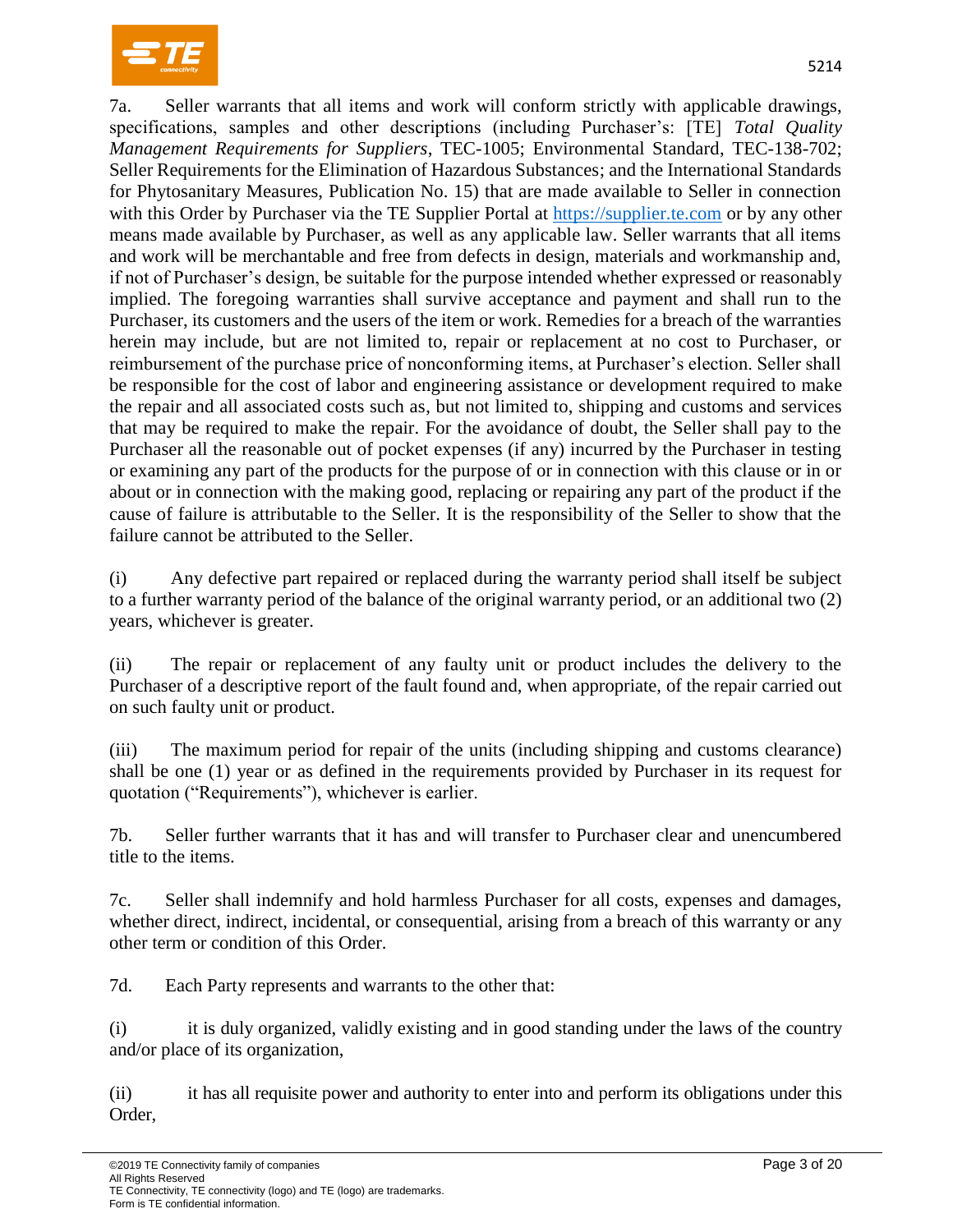

(iii) this Order is a legal, valid and binding obligation enforceable against such Party in accordance with its terms,

(iv) it has taken all requisite corporate action to approve the execution, delivery and performance of this Order; and

(v) its execution of and performance under this Order shall not violate any applicable existing regulations, rules, statutes, or court orders of any local, state or federal governmental authority, court, or body.

7e. Seller represents and warrants to Purchaser that:

(i) as of the date of this Order, Seller is not aware of any quality issues with respect to the product that would cause the product to fail to meet the specifications including, but not limited to, exceeding the expected rate of failures over the product design life time, and that if Seller becomes aware of any quality issue in the future it will immediately notify Purchaser;

(ii) Seller shall provide 90% confidence estimate of the failure rate of the unit under the operating conditions given in the Requirements along with the predominant expected failure modes. If the unit is an assembly, this information shall be provided for each field-replaceable subunit, regardless of whether failure of the sub-unit affects the overall unit performance. If the list of predominant failure modes changes, Seller shall immediately notify Purchaser; and

(iii) Seller shall promptly notify Purchaser of any proposed changes in design, materials, or sourcing and shall not implement any such changes without Purchaser's prior written consent.

(iv) Seller shall promptly notify Purchaser of any change in running failure rate during manufacturing testing of components, subassemblies, or finished systems, that is more than one standard deviation away from the monthly mean for the relevant product, during the time that the product sold to Purchaser is manufactured. Any failure rates greater than 1000 ppm should be presented to the Purchaser.

(v) Seller shall provide all compliance data requested by TE for Seller's products at the time requested by TE or no later than purchase. Failure to fulfil any compliance obligation or remediate such failure promptly at TE's request shall be cause for termination of all Orders and contract for any applicable products.

8. Patent and other IP Indemnity

Notwithstanding the specifications, drawings, samples and other descriptions furnished by Purchaser, Seller warrants that the items and the sale or use thereof by Purchaser or any transferee will not infringe any U.S. or foreign Letters of Patent, copyrights, trade secrets, trademarks or other intellectual property rights ("IPR"). Seller shall defend, indemnify, protect and hold harmless Purchaser, its successors and assigns, customers and users of the items, from and against any and all claims, damages, losses, liabilities, and expenses, including reasonable attorney's fees and costs, resulting from any IPR infringement claim or allegation related to the items. If Purchaser has reason to believe that the use, sale, transfer, or other disposition of items or any part thereof is likely to be enjoined by a court, Seller at no expense to Purchaser shall promptly (i) obtain for Purchaser the right to use, sell, transfer or otherwise dispose said items, and (ii) if (i) is not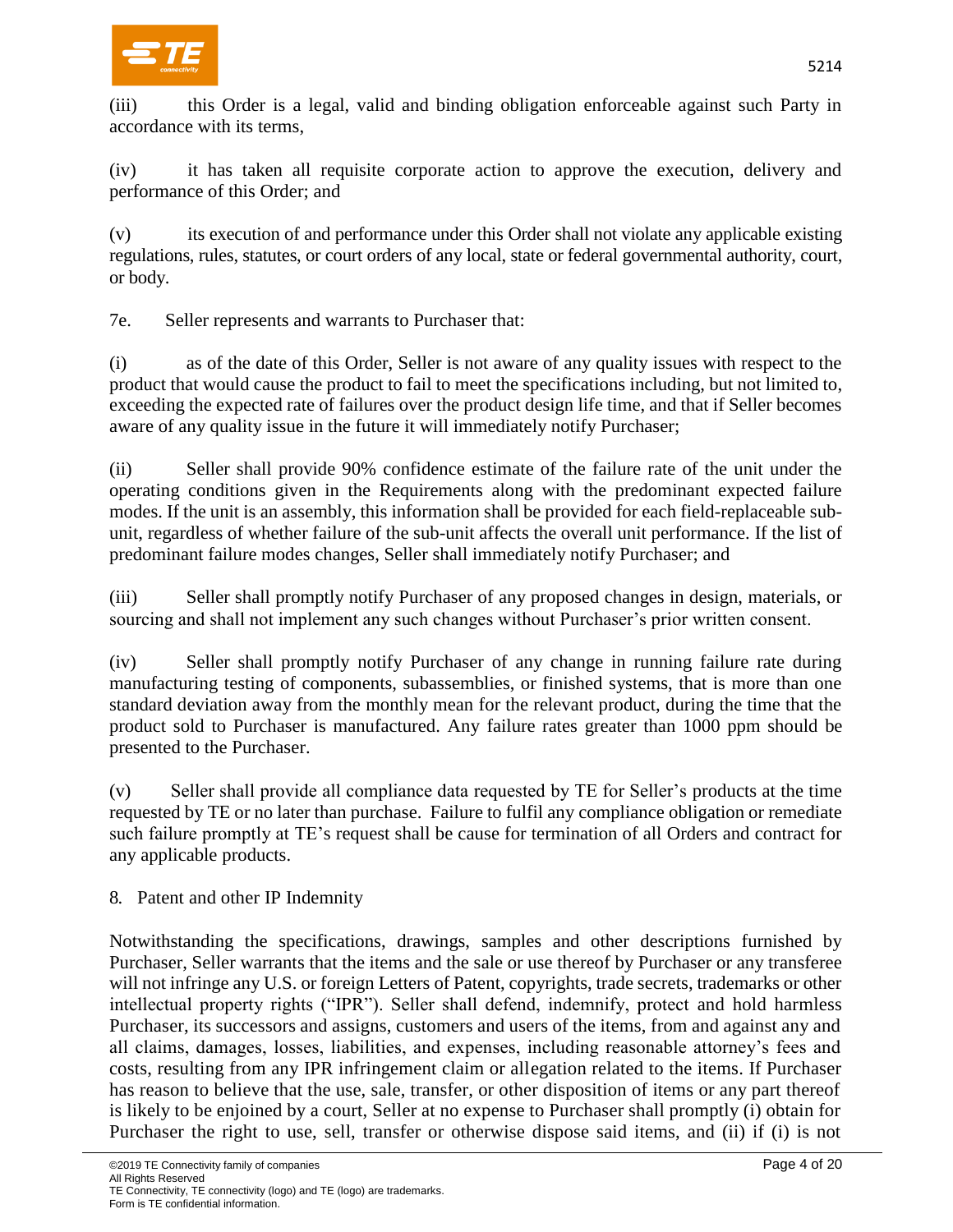

possible, replace or modify such items with equivalent non-infringing items acceptable to Purchaser that have substantially the same form, fit and function. If Seller is unable to perform the above two options (i) and (ii) promptly, Purchaser, at its option and Seller's expense, may purchase replacement items from other sources and return any infringement items at its possession to Seller. Seller shall extend the benefit of this provision to Purchaser's successors, assigns, and customers. Seller shall not enter into or acquiesce to any settlement containing any admission of or stipulation to any guilt, fault, liability or wrongdoing on the part of Purchaser or which would otherwise adversely affect Purchaser without Purchaser's prior written consent.

### 9. Counterfeit Parts/Materials

#### 9a. Definitions.

"Counterfeit Goods" shall mean items, including any material, part, component, module, or assembly of such items, whose description, origin, material, source of manufacture, performance, or characteristics are misrepresented. This term includes items that (i) are an unauthorized copy or substitute of an Original Equipment Manufacturer or Original Component Manufacturer (collectively, "OEM / OCM") item; (ii) are not traceable to an OEM / OCM sufficient to ensure authenticity in OEM / OCM design and manufacture; (iii) do not contain proper external or internal materials or components required by the OEM / OCM or are not constructed in accordance with OEM / OCM design; (iv) have been re-worked, re-marked, re-labeled, repaired, refurbished, or otherwise modified from OEM / OCM design but not disclosed as such or are represented as OEM / OCM authentic or new; or (v) have not passed successfully all OEM / OCM required testing, verification, screening, and quality control processes.

"Authorized Distributor" shall mean a person, business, or firm that is expressly authorized or franchised by an OEM / OCM to sell or distribute the OEM / OCM's products.

9b. Seller shall not furnish to Purchaser any items under this Order that are or contain Counterfeit Goods.

9c. Seller shall establish, implement and maintain a documented Counterfeit Materials and Parts Prevention system in accordance with Industry Standard AS-5553A as a guideline. Such system shall be adequate to prevent the delivery of counterfeit materials and/or parts and to control materials and parts identified as counterfeit to ensure that items furnished to Purchaser are not Counterfeit Goods. Seller's system shall include, but is not limited to, the direct procurement of items from only OEM / OCM's or their Authorized Distributors and conducting approved testing or inspection to ensure the authenticity of items. Seller shall not acquire items from any source other than OEMs / OCMs or their Authorized Distributors unless first approved in writing by Purchaser's Procurement representative. Seller must present complete and compelling support documentation for its request and include in its request all actions Seller will take to ensure the items thus procured are not Counterfeit Goods. Purchaser's approval of Seller's request does not relieve Seller of its responsibility to comply with all requirements of this Order, including those contained in this section. Seller shall make available immediately to Purchaser, at Purchaser's request, OEM / OCM and other documentation that authenticates traceability of the items to that applicable OEM / OCM.

9d. If Seller becomes aware or has reason to suspect that it has furnished Counterfeit Goods to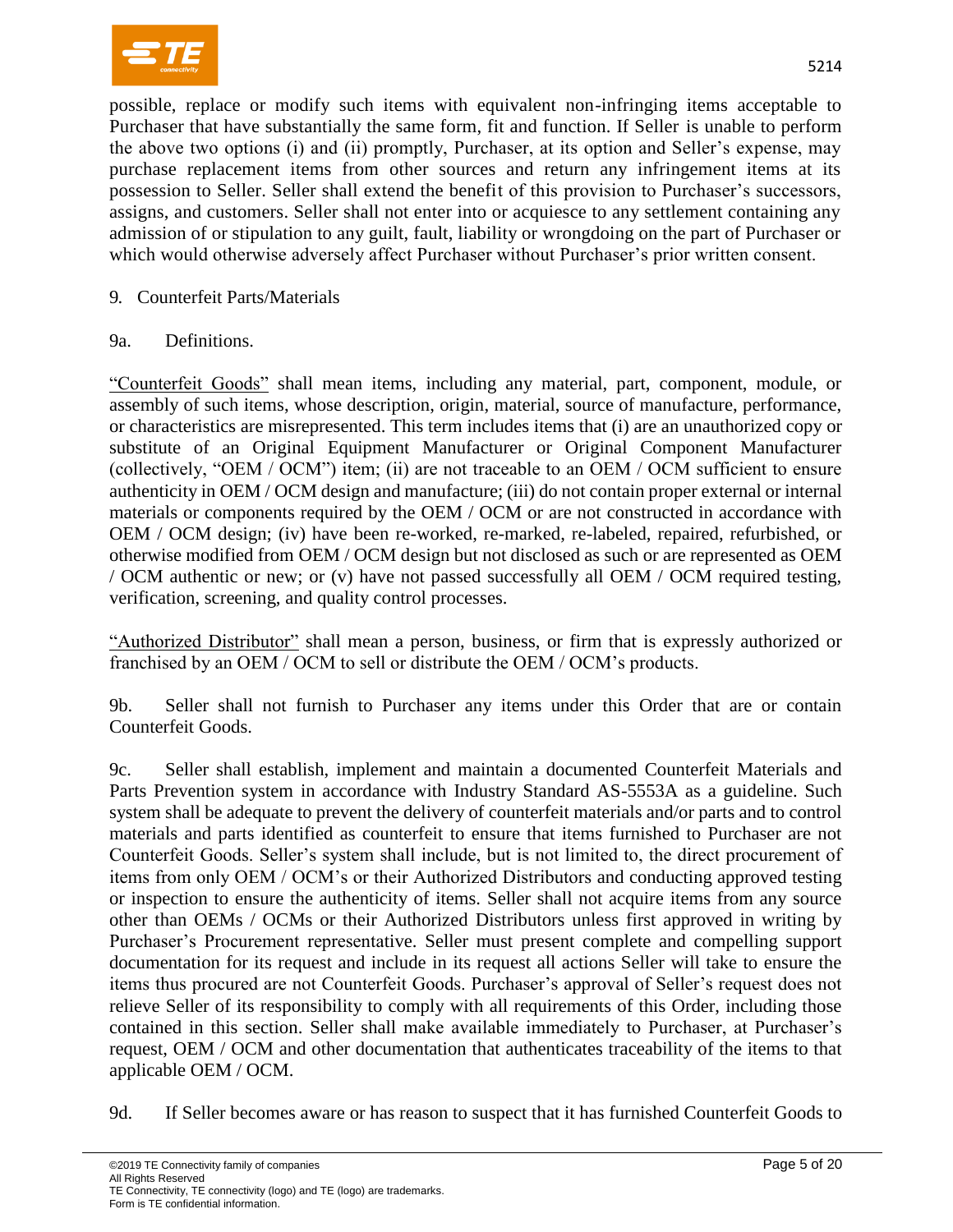

Purchaser, Seller immediately shall notify Purchaser and replace, at Seller's expense, such Counterfeit Goods with OEM / OCM's or Purchaser-approved items that conform to the requirements of this Order. Seller shall be solely liable for all costs related to the replacement of Counterfeit Goods and any testing or validation necessitated by the installation of authentic items after Counterfeit Goods have been replaced. The remedies contained in this article are in addition to any remedies Purchaser may have at law, equity, or under other provisions of this Order.

9e. Seller shall solely bear the responsibility for procuring authentic items from its suppliers and subcontractors and shall flow down the requirements of this section to its suppliers and subcontractors at any tier for the performance of this Order.

10. Critical Components

10a. Seller shall warrant and represent that in the event (1) this Order is terminated in whole or in part by Purchaser for cause, in accordance with its terms; or (2) Seller is unable or unwilling to comply with any material term of this Order including, without limitation, any term relating to delivery dates, product quality, etc.; or (3) Seller is unwilling or unable to maintain pricing that is competitive in the marketplace; or (4) Seller becomes insolvent, files or has filed against it a petition in bankruptcy, makes a general assignment in favor of its creditors or is otherwise financially at risk, as determined by Purchaser, then Seller shall grant to the Purchaser or to any third party designated by the Purchaser, to the extent that the Seller is entitled to do so, an irrevocable and non-exclusive license(s) to:

(i) manufacture the item and have the item manufactured solely for the Purchaser's consumption and use thereof as envisioned under this Order;

(ii) use and have used any Background IP and Foreground IP in connection with the item. Whatever the date of signature of the license agreement(s), the said license shall be deemed to take effect on the effective date of termination and shall remain in full force for the longer of three (3) years following the date of termination, or until the item is no longer required by Purchaser to satisfy Purchaser's contractual commitments. Purchaser shall notify the Seller in writing in the event of early termination of any license issued hereunder;

(iii) in the manner and to the extent directed by the Purchaser, supply, without any disruption to program requirements, to the Purchaser or to any third party designated by the Purchaser: all technical dossiers, software, information, data and all Seller's tooling directly related to the manufacture of products. The supply shall be at no cost to the Purchaser or to such third party except in the case of termination by Purchaser for convenience, in which case the supply shall be on fair and reasonable terms to be agreed between the Parties in good faith. If the tools are not Seller's property, the Seller shall take, with respect to their owner and the law, all measures necessary to guarantee they shall be available to the Purchaser for the duration referenced in (a) above; at Purchaser's request, promptly transfer to Purchaser or Purchaser's designee all raw material, parts, equipment, etc. purchased from third parties by the Seller for the purpose of performing this Order so terminated. The transfer shall be at no cost to the Purchaser or to such third party;

(iv) in the event of termination for Seller's default reimburse all costs, expenses, losses and damages incurred by the Purchaser to remedy the Seller's default and all costs incurred by the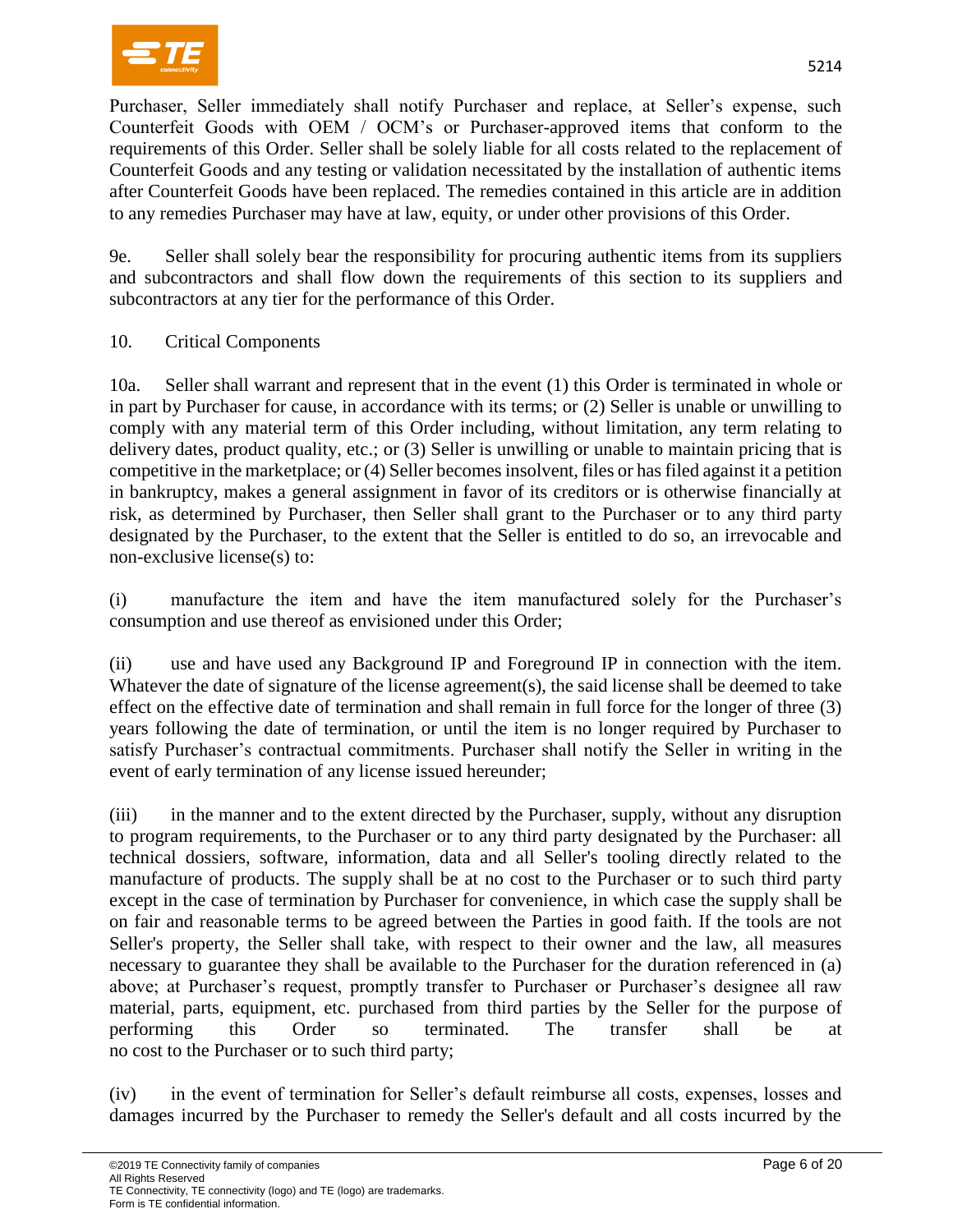

Purchaser in re-sourcing the work required to manufacture the products, as agreed to under the terms of this Order;

(v) for any termination of this Order for whatever reasons and as of the effective termination date, the Seller shall send immediately to the Purchaser, accompanied with evidence in documentary form, a status report regarding: (i) the Products completed, in stock in the Seller's premises; (ii) the Products in course of manufacture; (iii) if any, the stocks of raw material, parts, equipment, etc. purchased from third parties by the Seller for the purpose of performing the Orders so terminated; and (iv) the tools used by the Seller for the purpose of performing the Orders, and cease forthwith all operations relating to this Order in its facilities and in the facilities of its own Sellers and/or subcontractors; and terminate or transfer (as specified by the Purchaser) all subcontracts and/or supply agreements and/or other operational agreements entered into by the Seller with any third party for the purpose of or in connection with this Order; and

(vi) use its best efforts to assist Purchaser in promptly identifying and establishing a qualified alternative source of supply.

# 11. Purchaser's Property

11a. Title to and the right to immediate possession of all tools, molds, dies, parts, supplies, jigs, fixtures, plans, drawings, specifications and all other equipment, materials and property that are furnished by Purchaser for Seller's use hereunder; or are procured, produced, manufactured or fabricated by Seller in connection with Seller's performance hereunder; or are in any manner paid for directly or indirectly by Purchaser (all of which is collectively referred to as "Purchaser's Property') shall at all times be and remain in Purchaser. Seller will ensure that at all times Purchaser's Property shall be and remain free and clear of any interest or claim on the part of Seller's creditors or other third parties. Seller waives any and all liens that it has or may acquire with respect to Purchaser's Property. Seller shall take all measures which Purchaser deems appropriate to perfect or evidence Purchaser's title to all Purchaser's Property, including without limitation executing and filing informational financing statements and other documents with respect thereto, and for such purpose, Seller hereby irrevocably appoints Purchaser as Seller's attorney-in-fact to execute all such documents in Seller's name and on Seller's behalf. Seller shall clearly mark or otherwise adequately identify all Purchaser's Property as belonging to Purchaser. Seller shall not transfer possession of any Purchaser's Property to any third party, or delegate or assign any of Purchaser's obligations with respect thereto, unless otherwise specifically agreed by Purchaser in writing.

11b. While any Purchaser's Property remains in Seller's possession, Seller shall at its sole expense maintain the same in good operating condition and repair and in compliance with all warranties contained herein. Seller shall be responsible for and shall bear all risk of loss or damage to all Purchaser's Property while in Seller's care, custody, possession or control, and shall insure such risks with full replacement value fire and extended coverage insurance reasonably satisfactory to Purchaser and include Purchaser as Loss Payee under Seller's Property Insurance Policy and provide waiver of subrogation in favor of Purchaser. All costs incurred by Seller to insure Purchaser's assets shall be at the expense of Seller, including the funding of all deductibles and/or self-insured retentions.

Unless otherwise agreed by Purchaser in writing, Seller will use all Purchaser's Property solely and exclusively to perform for Purchaser's benefit hereunder, and not for the benefit of any other party.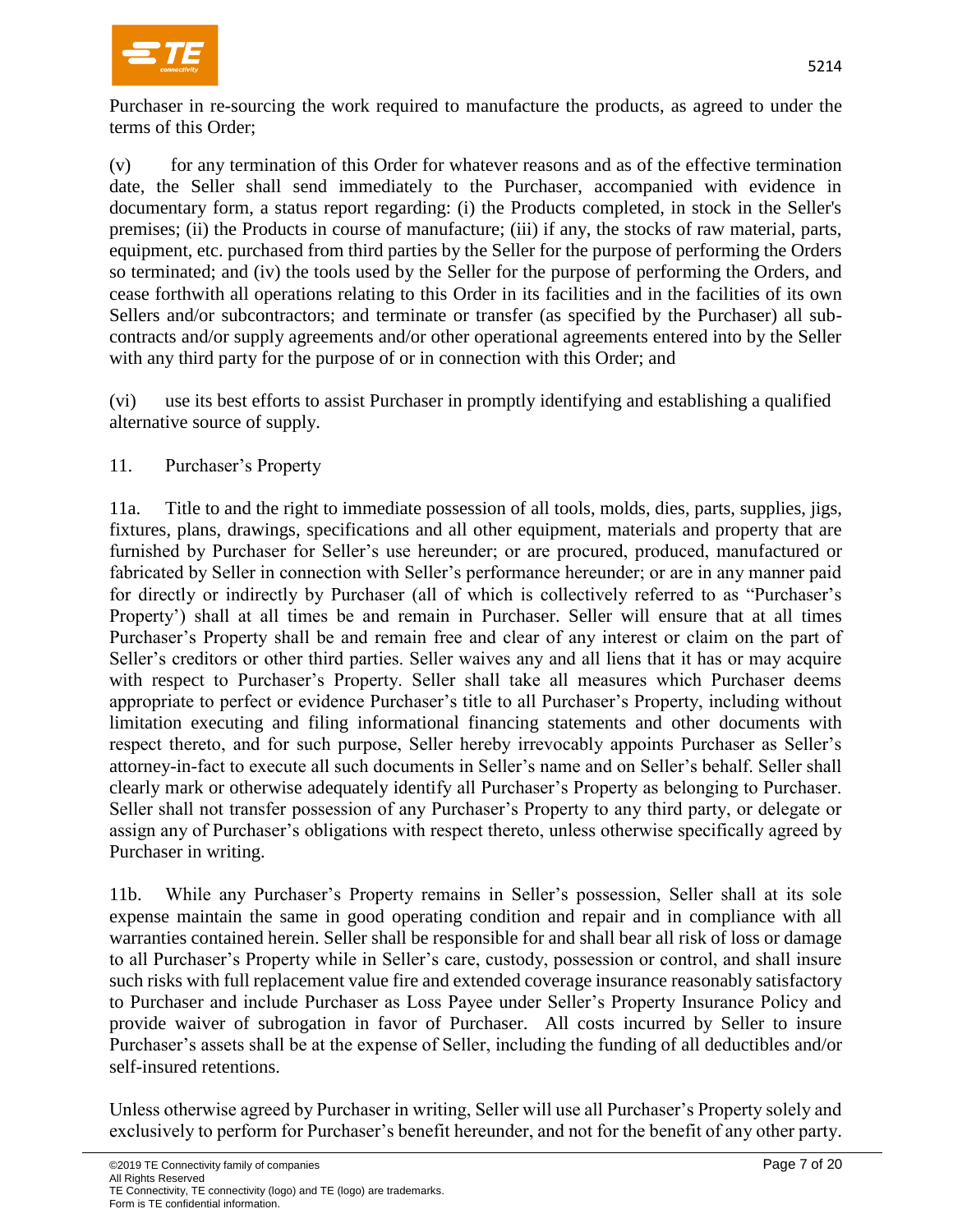

In the event that Purchaser's Property is used for any purpose prohibited by this paragraph, this Order shall be automatically terminated and Seller shall be responsible for any and all losses and damages caused, notwithstanding any criminal proceedings which may be brought.

11c. Seller, as a material part of the consideration hereunder, hereby assumes all risk of damage to property or injury to persons arising from its use of all Purchaser's Property. Seller shall indemnify Purchaser from and hold Purchaser harmless against any and all claims arising from Seller's use of all Purchaser's Property, including all attorney's fees, expenses and liabilities incurred in the defense or settlement of any such claims, and, in the event of any claim against Purchaser by an employee or agent of Seller, Seller's liability and indemnification obligation hereunder shall not be limited by any amount recoverable by such persons under worker's compensation or similar applicable law. Seller shall maintain such liability insurance with respect to its obligations under this paragraph, provide waiver of subrogation in favor of Purchaser and include Purchaser as Additional Insured under Seller's Liability Insurance Policy. Purchaser's insurance requirements are not a limitation of liability.

11d. Purchaser shall have the right to recover immediate possession of all Purchaser's Property at any time, with or without cause, and without any additional charge or fee being assessed to Purchaser by reason of such recovery. Upon Purchaser's request, Seller shall deliver all Purchaser's Property to Purchaser, FOB Seller's dock, in good condition and repair, normal wear and tear only excepted. Seller grants to Purchaser the unconditional right to enter upon Seller's premises during normal business hours upon twenty-four (24) hours' notice to recover Purchaser's Property.

# 12. Purchaser's Design

If the items or parts thereof, contracted for hereunder, are of Purchaser's design, the Purchaser retains title and ownership rights in such design and Seller shall not reproduce for others any such item or parts thereof without the prior written consent of Purchaser, nor shall Seller supply or disclose to others any information regarding such items or parts thereof, nor incorporate in other items or articles any special feature of design or manufacture, considered by Purchaser to be peculiar or unique to the items or parts thereof, contracted for hereunder, without such prior written consent.

#### 13. Invention or Improvement

Any invention, improvement, and/or copyrightable works resulting from or arising out of performance by Seller or Seller's employees or agents under this Order, which performance has been funded by Purchaser, shall be the sole property of Purchaser and considered "works made for hire." To the extent any of the above may not constitute "works made for hire" under any local laws or for any other reasons, Seller hereby expressly assigns and agrees to assign its entire right and interest to such invention, improvement, and/or copyrightable works to Purchaser. Seller shall notify Purchaser promptly of any such invention, improvement, and/or copyrightable works within thirty (30) days of its conception, discovery or existence.

#### 14. Payment Terms and Discount

14a. The payment terms governing this Order shall be shown on the face of this Order. The time in connection with any payment or discount offered Purchaser will be computed from the date of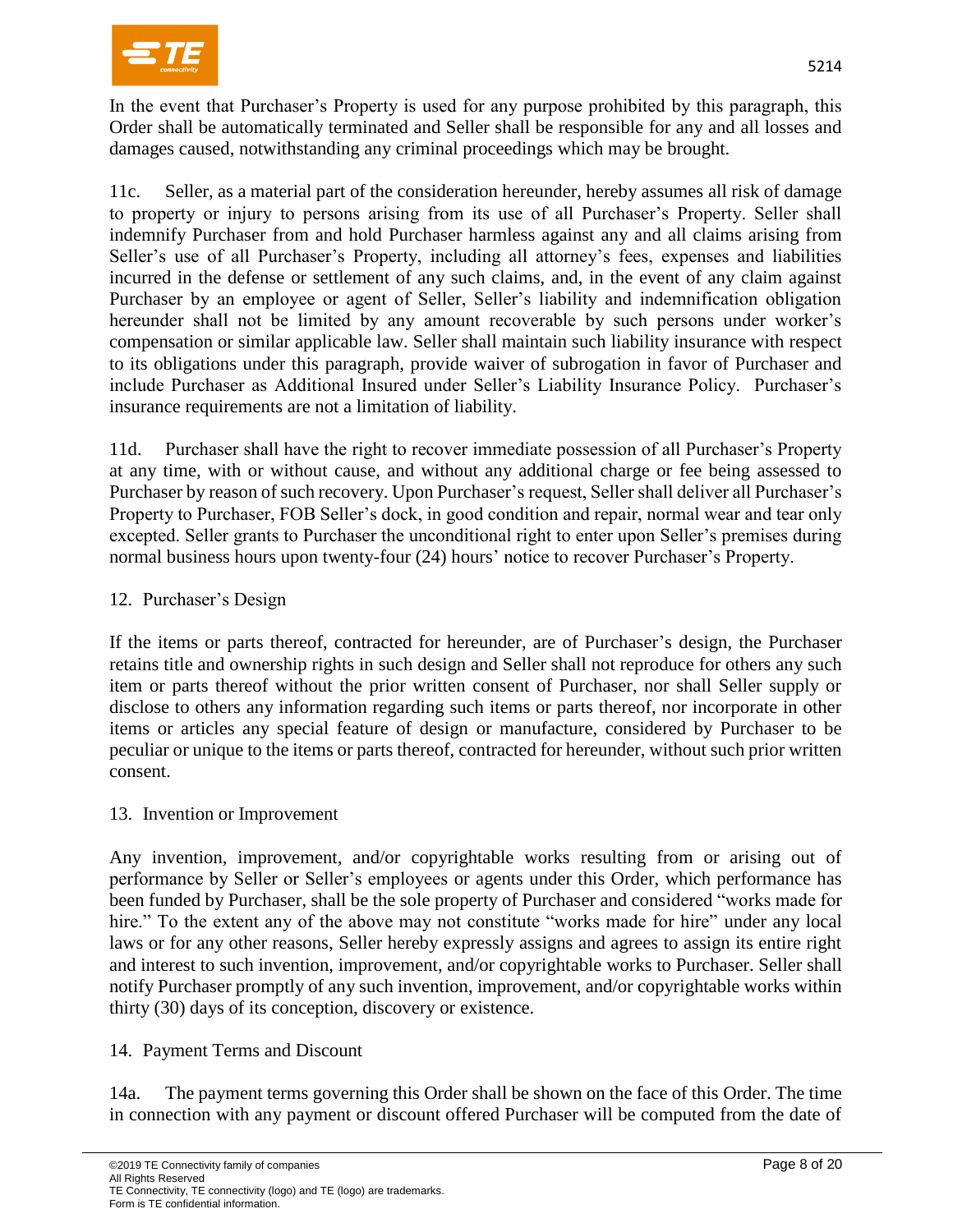

the goods are received or services rendered, or from the date the correct invoice or voucher is received by Purchaser's Accounts Payable Department, plus Purchaser's receipt date of all accurate supporting documents required in Section 33a (i-xi), below, if the latter date is later than the

aforesaid date of receipt. Purchaser may, at its election, choose not to utilize or enforce any applicable net term discount without such action being construed as a waiver of Purchaser's right to enforce such discount on future Orders. Payment will be the currency stated in the Order. All Orders may be subject to Evaluated Receipts Settlement (ERS) settlement. Should Seller prefer an alternate method, the Parties must discuss and agree to such an alternative in a written agreement. Paper invoices will be assessed a processing fee of \$10.00 per invoice to be billed periodically by TE to the Seller and reduced from the next payment. Paper invoices will only be accepted where local regulations do not allow self-billing (e.g. ERS or Consignment) or electronic invoicing.

14b. Purchaser shall not be liable for, and Seller shall waive its right to claim payment of, any fees, costs, taxes and expenses arising out of this Order for which Purchaser does not receive an invoice within ninety (90) days after the date such invoice should have been provided to TE in accordance with this Section 14.

15. Set Off

Any monies due Seller by Purchaser for any items furnished hereunder may, at Purchaser's option, be applied to the payment of any sums owing by Seller to Purchaser.

#### 16. Assignment and Delegation

Seller may not assign, subcontract, pledge, or in any manner encumber Seller's rights under this Order or delegate its performance hereunder without Purchaser's written permission. Seller shall be responsible to Purchaser for all work, as defined in this Order, performed by Seller's subcontractors at any tier.

#### 17. Changes/Stop Work Order

Purchaser may, at any time, by written notice make changes within the general scope of this Order in the specifications, designs, drawings, quantity ordered, methods of shipment, packaging, or place or time of delivery. If any such changes cause an increase or decrease in the cost of or the time required for the performance of any part of the work under this Order, an equitable adjustment shall be made in the price or delivery schedule, or both, and this Order shall be modified in writing accordingly. Any claim by Seller for an adjustment must be made in writing within thirty (30) days of the receipt of any such notice. Nothing contained herein shall relieve Seller from proceeding without delay to perform this Order as changed.

18. Obsolescence, Diminishing Sources, and Discontinued Products

18a. Upon determination by the Seller, that a process/component required in the delivery of the item(s) ordered hereunder is unavailable, through no fault of Seller, during the performance of this Order due to obsolescence or diminishing sources, or that such process/component is discontinued, Seller shall immediately notify the Purchaser of this condition or intention. The Seller shall immediately define the shortage or pending obsolescence/discontinuance by providing the Purchaser with (a) satisfactory evidence that its best efforts were made to obtain the affected parts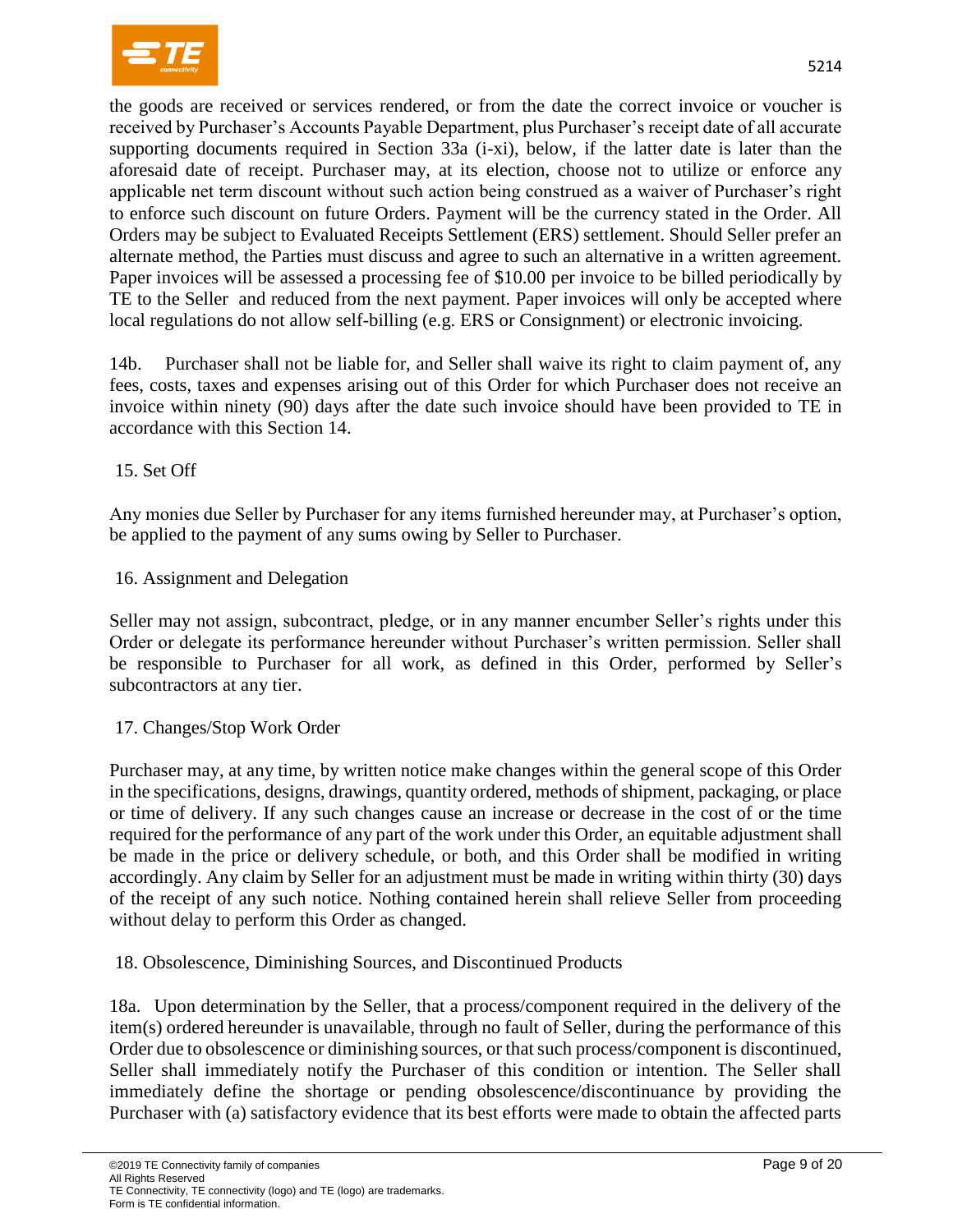

required to meet current contractual requirements and that Seller initiated preliminary investigation of alternate parts (i.e. parts that are technically and physically compatible with hardware design); (b) identify / propose any potential third party Seller capable of supplying enough parts in the current year to meet the total contractual requirements; and (c) offer Purchaser an opportunity for a life-time buy of the affected product beyond the current contractual requirement, to include price and availability information. The forgoing is in addition to Seller's other obligations pursuant to this Order and shall in no event relieve Seller from any liability to Purchaser for any damages arising as a result of any failure by Seller to fully comply with the terms of this Order.

18b. If, there are insufficient parts to meet current contractual requirements, the Purchaser may, in addition to any other rights and remedies available to it under this Order or applicable law take one or more of the following actions: (a) assist Seller with the procurement from a third party Seller of enough parts to meet current contractual requirements; (b) authorize the procurement of the lifetime buy parts; or (c) terminate this order for default.

18c. Seller acknowledges and agrees that a consistent and reliable source of supply is of utmost importance to Purchaser. Seller further acknowledges that it has been selected by Purchaser in part due to Seller's willingness to maintain a reliable and consistent source of supply to Seller for the product ordered hereunder. Therefore, Seller covenants and agrees, by accepting this Order, to use its best efforts to maintain the ability to fulfill future orders placed by Purchaser for any of the products subject to this Order for a period of at least twelve months following the last delivery date specified under this Order. If Seller anticipates any difficulty in meeting Purchaser's demand for any such product during such twelve month period (based on forecasts submitted by Purchaser, whether binding or otherwise, or, if no such forecasts are available, then based on Purchaser's purchasing history of the applicable product for the past two years), then Seller shall immediately provide written notice of any such anticipated difficulty and shall use best efforts to remediate such difficulty to ensure an uninterrupted source of supply for Purchaser. Seller acknowledges that this provision is a material term of this Order, and shall defend, indemnify and hold harmless Purchaser from and against any and all losses, costs, expenses, claims and damages related to or arising out of Seller's failure to fully comply with this provision.

#### 19. Termination

19a. In addition to all of the other rights which Purchaser may have to cancel this Order, Purchaser shall have the further right, without assigning any reason therefore, to terminate any work hereunder, in whole or in part, at any time. Purchaser will not be liable to Seller for any costs for completed items, items in process or materials acquired or contracted for, if such costs were incurred more than the permitted number of days prior to the delivery dates as stated on the face of this Order or, if none is stated, thirty (30) days. If Purchaser cancels this Order within such time as specified on the face of this Order or, if none is stated, thirty (30) days, and if the parties cannot agree within a reasonable time upon the amount of fair compensation to Seller for such termination: (a) Purchaser will pay the contract price for all items reasonably completed in accordance with this Order and not previously paid for unless said item(s) is part of Seller's standard commercial items, and (b) Purchaser will pay a fair and proper proportion of the contract price for items in process and for all materials acquired or contracted for within the time specified on the face of this Order for the purpose of fulfilling this Order which Seller is unable to cancel, return or otherwise use in Seller's operations. Should Purchaser so desire, cancellation charges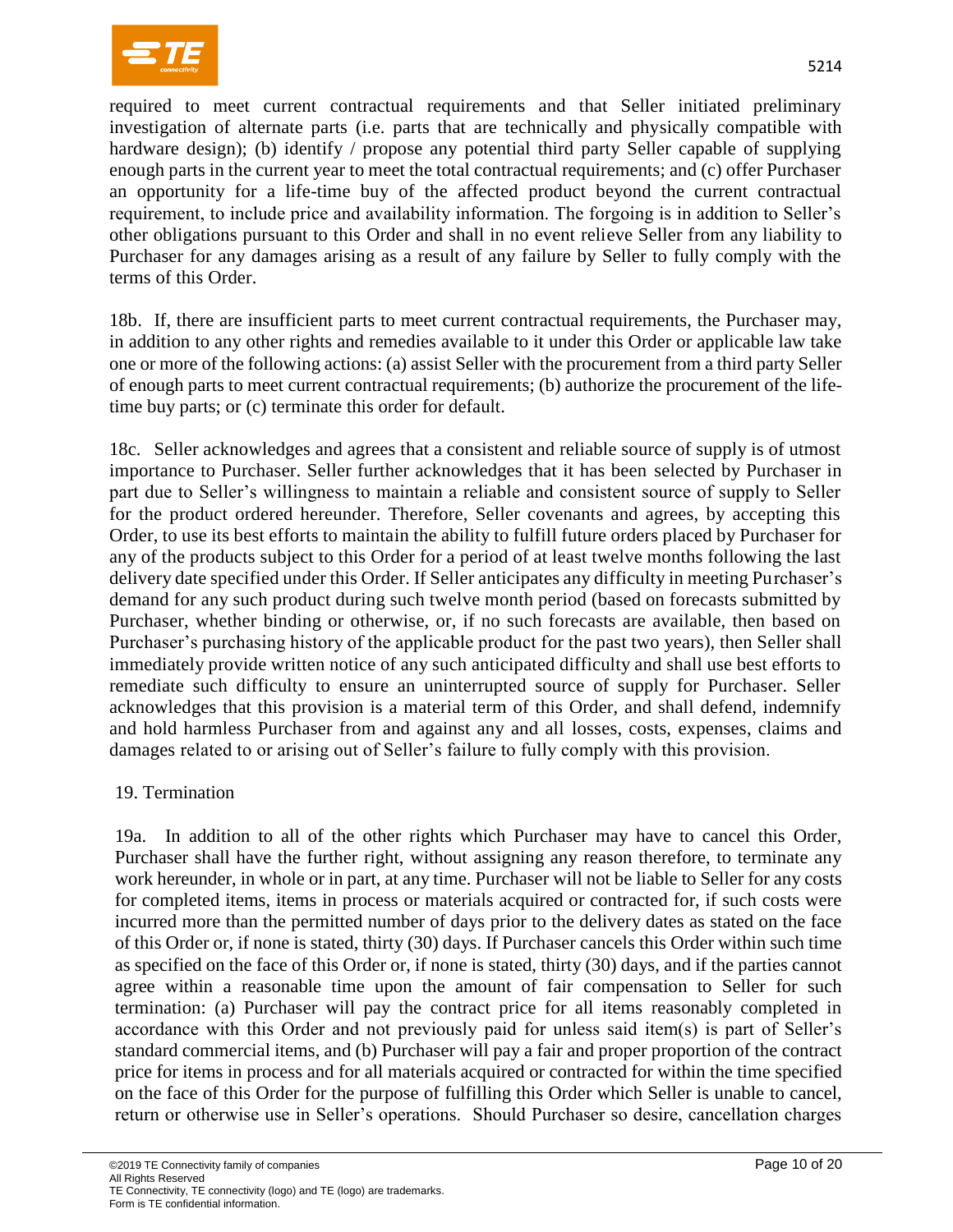

shall be subject to Purchaser's audit at Purchaser's expense.

19b. Purchaser's ability to terminate this Order for cause shall be immediate and without prior written notice, in the event of any of the following by Seller: (i) a breach of any covenant, representation or warranty hereunder; (ii) in the event of (a) any change in the active management or ownership of Seller or (b) the sale, transfer or other disposition of all or substantially all of the assets of Seller or any affiliate, division or unit of Seller, either of which Purchaser, in its sole discretion, believes may have an adverse effect on Seller's ability to fulfill its obligations under this Order; or (iii) (a) any proceeding in bankruptcy, reorganization or arrangement for the appointment of a receiver or trustee to take possession of Seller's assets or any other proceeding under any law for relief from creditors shall be instituted by or against Seller (and such proceeding is not dismissed within sixty (60) days from the filing date); or (b) if Seller shall make an assignment for the benefit of its creditors.

# 20. Indemnification/Insurance

In the event Seller, its employees, agents, subcontractors and/or lower-tier subcontractors enter premises occupied by or under the control of Purchaser in the performance of this Order, Seller agrees that it will indemnify and hold harmless Purchaser, its officers and employees from any loss, costs, damage, expense or liability by reason of property damage, including, but not limited to, theft, or personal injury of whatsoever nature or kind arising out of, as a result of, or in connection with such entry. Seller, its subcontractors and lower-tier subcontractors shall produce and maintain workers' compensation, comprehensive general liability, bodily injury and property damage insurance in reasonable amounts, and such other insurance as Purchaser may require and shall comply with all site requirements. Seller shall provide Purchaser thirty (30) days' advance written notice prior to the effective date of any cancellation or change in the term or coverage of any Seller required insurance. If requested, Seller shall send a "Certificate of Insurance" showing Seller's compliance with these requirements. Seller shall name Purchaser as an additional insured for the duration of this Order. Insurance maintained pursuant to this clause shall be considered primary with respect to the interest of Purchaser and is not contributory with any insurance with Purchaser may carry. Seller agrees that Seller, Seller's insurer(s) and anyone claiming by, through, under or in Seller's behalf shall have no claim, right of action or right of subrogation against Purchaser and its customers based on any loss or liability insured against under the foregoing insurance. Purchaser shall be included as an Additional Insured on Seller's Liability Insurance Policies. Amount of insurance required by Purchaser, and maintained by Seller is not a limitation of liability. Insurance policies written on claims-made form will contain a retro-active date that precedes the effective date of this Order, and Seller shall arrange for extended reporting period to provide adequate time for reporting losses.

#### 21. Compliance with All Laws and TE Code of Conduct

21a. Seller warrants, and it is a condition of this Order, that all performance hereunder shall be in accordance with all applicable national laws, regulations and orders. Seller also warrants their understanding of, agreement to, and conformance to the *TE Guide to Supplier Social Responsibility*, TEC-1015, as well as all documents referred to therein, located on the TE Supplier Portal at [https://supplierportal.te.com.](https://supplierportal.te.com/) In furtherance of the Seller's commitment in the Management Systems section of the TEC-1015 (page 18), Seller agrees that its Conflict Minerals due diligence and related policies are in accordance with the OECD Due Diligence Guidance for Responsible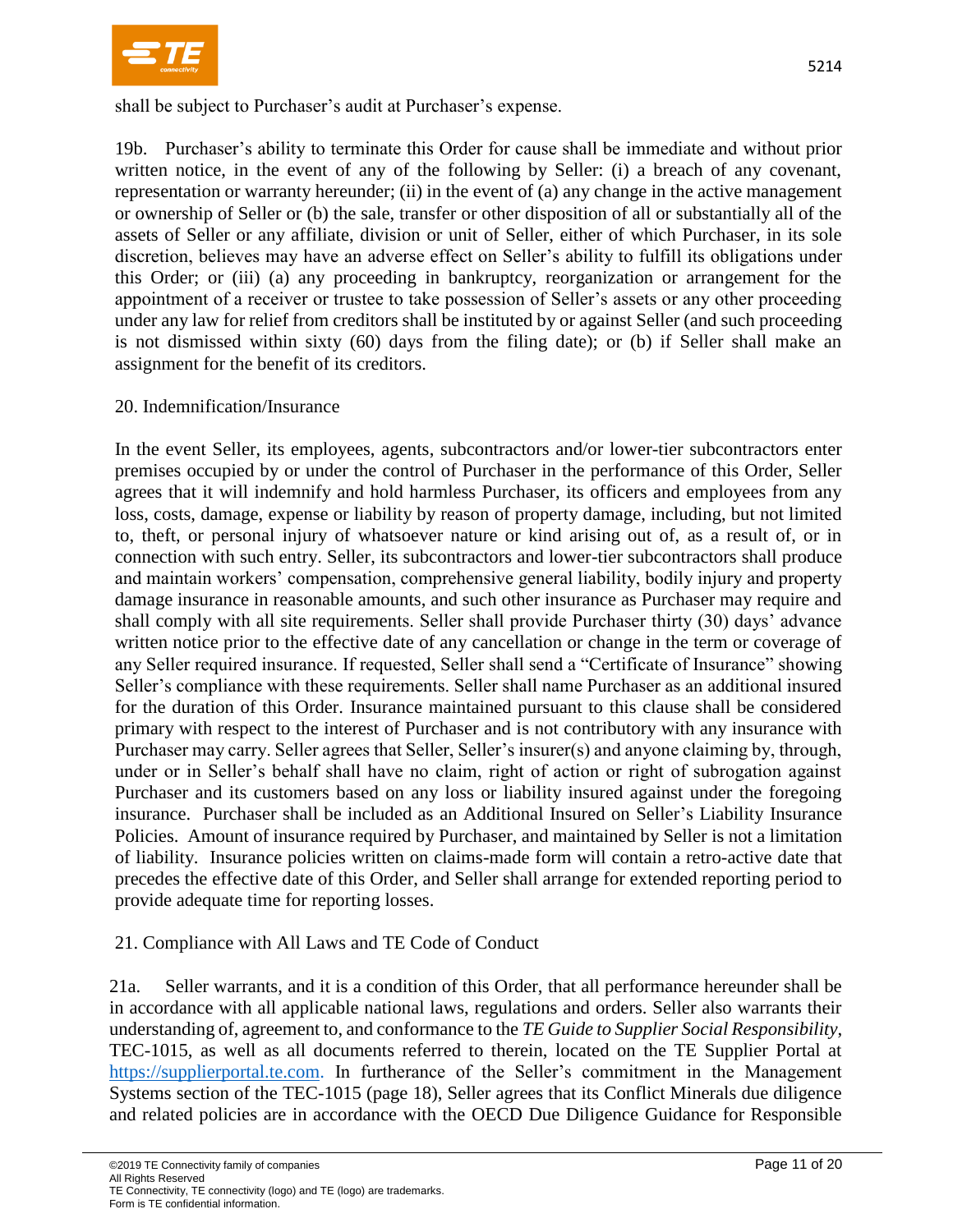

Supply Chains of Minerals from Conflict-Affected and High-Risk Areas, as well as any additional applicable standards.

21b. Until accepted by Purchaser, all items are Seller's sole responsibility including, but not limited to, the responsibility for proper, lawful handling or shipment of such items, or of any byitem or waste resulting therefrom. Seller shall indemnify and hold harmless Purchaser, its officers, employees, and agents from any and all claims, demands, suits or actions environmentally related or of any other nature whatsoever, including reasonable attorney's fees, and expenses arising from Seller's activity in the negligent performance or omission of any specified, required or requested work for or on behalf of Purchaser.

21c. Seller warrants that it shall not offer to give or agree to give to any person any gift or consideration of any kind as an inducement or reward in exchange for any act or forbearance from an act in relation to the obtaining or performance of this Order.

21d. Seller shall disclose any minerals or materials sourced from conflict affected areas (commonly referred to as "Conflict Minerals") used in the production of any Product(s) subject to this Order. Conflict Minerals include any mineral or metal as defined under the following, without limitation: (i) Section 1502 of the Dodd Frank Wall Street Reform and Consumer Protection Act, (ii) the European Union (EU) Conflict Minerals Regulation, or (iii) other applicable law (if and as applicable). For example, TE may request information regarding other Conflict Minerals including, but not limited to, cobalt to satisfy customer or legal requests. When requested by Purchaser, Seller shall provide all necessary documentation acceptable to Purchaser regarding its due diligence processes and program in a timely manner including, without limitation, the measures taken to identify the source and chain of custody of such Conflict Minerals used in its Product(s). Such requests may be conducted in the form of a supplier survey, inquiry or similar request to comply that may be provided to Seller by Purchaser. Seller acknowledges that its failure to comply with Purchaser's requests/inquiries shall constitute a material breach of this Order.

21e. Seller represents and warrants that, unless otherwise authorized by law or regulation, any Product delivered to Purchaser does not contain any part or material that originated from a U.S. sanctioned party (including but not limited to a U.S. Department of Treasury, Office of Foreign Assets Control, Specially Designated National) or from a U.S. sanctioned country, including Cuba, Iran, North Korea, Sudan, Syria or the geographic area of Crimea. Seller shall indemnify, defend, and hold harmless Purchaser (including its shareholders, directors, officers, employees, customers, contractors, agents and other representatives) from and against any and all potential demands, claims, actions, causes of action, proceedings, suits, assessments, losses, damages, liabilities, settlements, judgments, fines, penalties, interest, costs and expenses (including fees and disbursements of counsel) of every kind which arise out of any Product's actual or alleged sanctioned party or country content or Seller's noncompliance with this Section 21e. Seller shall further assist Purchaser with any requests for information, certifications, or other similar documents as Purchaser may reasonably request to ensure Product's and Seller's compliance with this Section 21e and shall notify Purchaser promptly upon discovering or having reason to believe that any Product fails to comply with the representation and warranty in this Section 21e.

21f. To the fullest extent permitted under applicable law, and not withstanding any other termination provisions herein, Purchaser shall have the right in its sole discretion and option to suspend or terminate this Order, or any portion thereof or part or all of any purchase agreement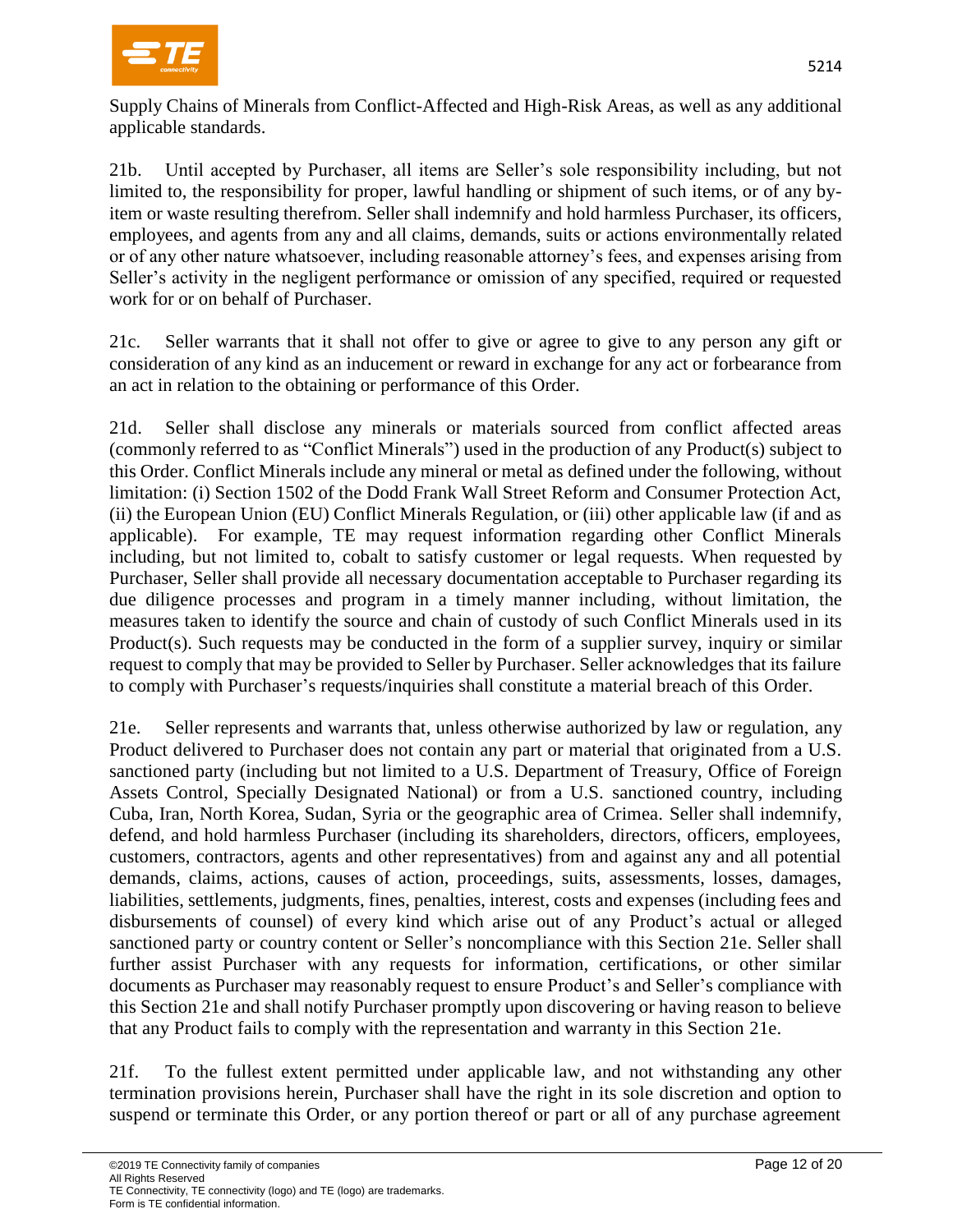

which incorporates these TE Terms and Conditions of Purchase, immediately and without any penalty or liability whatsoever, if at any time TE has a good faith belief that Seller has failed to fully and completely comply with all of its obligations under this section.

21g. Seller warrants that upon acceptance of an Order which involves Seller services to be provided at any TE facility or location, Seller agrees to comply with the TE Environmental, Health and Safety requirements as set forth in *TEC-124-115 EHS Requirement for Contractors*, located on the TE Supplier Portal at [https://supplierportal.te.com.](https://supplierportal.te.com/)

21h. The Seller shall:

- (a) not engage in any activity, practice or conduct which would constitute either:
	- (i) a tax evasion facilitation offence under section 45(5) of the United Kingdom's Criminal Finances Act 2017 (the "Criminal Finances Act 2017); or
	- (ii) a foreign tax evasion facilitation offence under section 46(6) of the Criminal Finances Act 2017;
- (b) have and shall maintain in place throughout the term of this Order such policies and procedures as are both reasonable to prevent the facilitation of tax evasion by another person (including without limitation employees of the Seller) and to ensure compliance with above subparagraph;
- (c) promptly report to the Purchaser any request or demand from a third party to facilitate the evasion of tax within the meaning of Part 3 of the Criminal Finances Act 2017;
- (d) provide the Purchaser with such supporting evidence of compliance with this subparagraph as the Purchaser may reasonably request.

Furthermore, the Seller shall ensure that any person associated with the Seller who is performing services and providing goods in connection with this Order does so only on the basis of a written contract which imposes on and secures from such person terms equivalent to those imposed on the Seller in this subparagraph ('Relevant Terms'). The Seller shall be responsible for the observance and performance by such persons of the Relevant Terms, and shall be directly liable to the Purchaser for any breach by such persons of any of the Relevant Terms.

# 22. Right of Access

22a. Seller, without additional charge, shall permit reasonable access by representatives of Purchaser, Purchaser's customers and applicable regulatory agencies to Seller's premises (and the premises of Seller's subcontractors and Seller(s)) for the purpose of examining Seller's facilities, processes, goods, and records relating to this Order. Such examination may include inspection and testing of equipment, materials, parts, items (including software and licensed materials) to be furnished and services to be rendered, manufacturing and assembly processes, testing and quality procedures, and all applicable records relating to the manufacture, inspection, testing, and sale of such items and the furnishing of such services.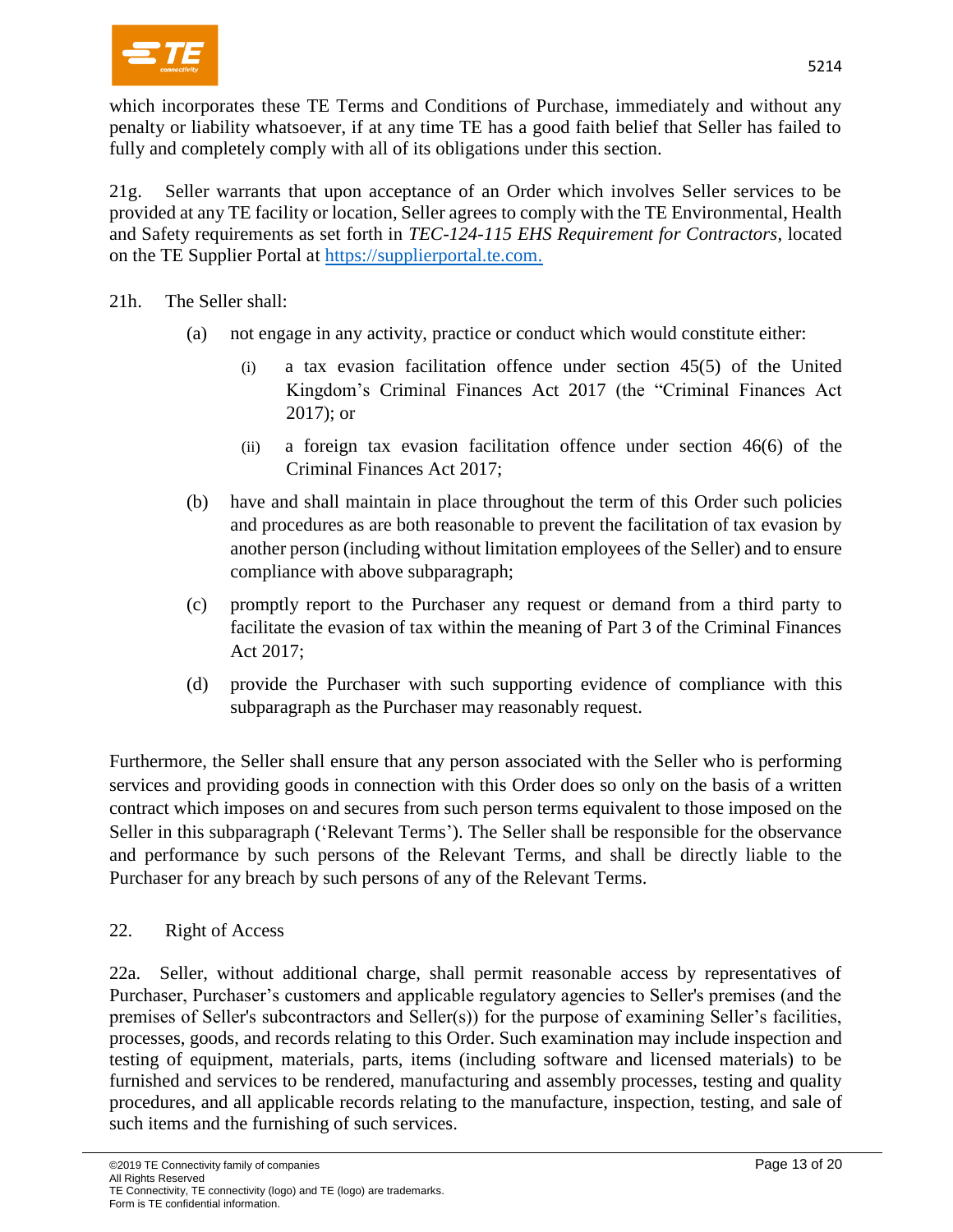

22b. If requested by Purchaser, Seller shall provide at its facility, without additional charge, suitable and convenient office space for representatives of Purchaser and/or representatives of Purchaser's customers, as reasonably required.

23. Passage of Title and Risk

Risk of loss or damage to the items shall pass from Seller to Purchaser in accordance with the Incoterm specified on the face of this Order. If this Order calls for additional services to be performed after delivery, Seller shall retain risk of loss and damage to the items until the additional services have been performed. Title to the items shall pass to Purchaser upon delivery of the items to Purchaser. If Seller is authorized to invoice Purchaser for items upon shipment or prior to the performance of additional services, title to the items shall vest in Purchaser upon payment of the invoice, but risk of loss and damage shall pass to Purchaser when the additional services have been performed (completed) and accepted by Purchaser.

# 24. Government Contracts or Subcontracts

(TE Government Subcontract Rider, where applicable, can be located under the TE Global Terms and Conditions of Purchase link on the TE Supplier Portal at [https://supplierportal.te.com\)](https://supplierportal.te.com/)

### 24a. Inspection and Audit

Seller agrees that its plant, books and records shall be subject to inspection and audit at all reasonable times by any authorized representative of the Government Agency with which the prime contract or subcontract of the Purchaser is made.

24b. There are also incorporated herein by reference and made an express part hereof all other then current clauses which Purchaser is required by law, regulations, or applicable Government contracts or subcontracts to insert in its subcontracts or orders, and other clauses of standard Government contract forms to the extent the same are applicable to Purchaser's operations requiring the purchased items.

# 25. Non-Discrimination in Employment

In connection with performance of work hereunder, the Seller agrees to comply with all laws, rules, regulations and orders pertaining to non-discrimination in employment, as may be applicable to Purchaser or Seller.

# 26. Remedies

All rights and remedies of Purchaser set forth in this Order or available at law shall be cumulative and not alternative and shall not be exhausted by any one or more uses thereof. The waiver by Purchaser of any term or condition of this Order shall not be deemed a waiver of any subsequent breach of the same or any other term or condition. SELLER HEREBY WAIVES ITS RIGHTS TO A JURY TRIAL OF ANY CLAIM OR CAUSE OF ACTION BASED UPON OR ARISING OUT OF THIS ORDER.

#### 27. Limitation of Liability

In no event shall Purchaser be responsible or held liable to Seller for punitive, indirect, incidental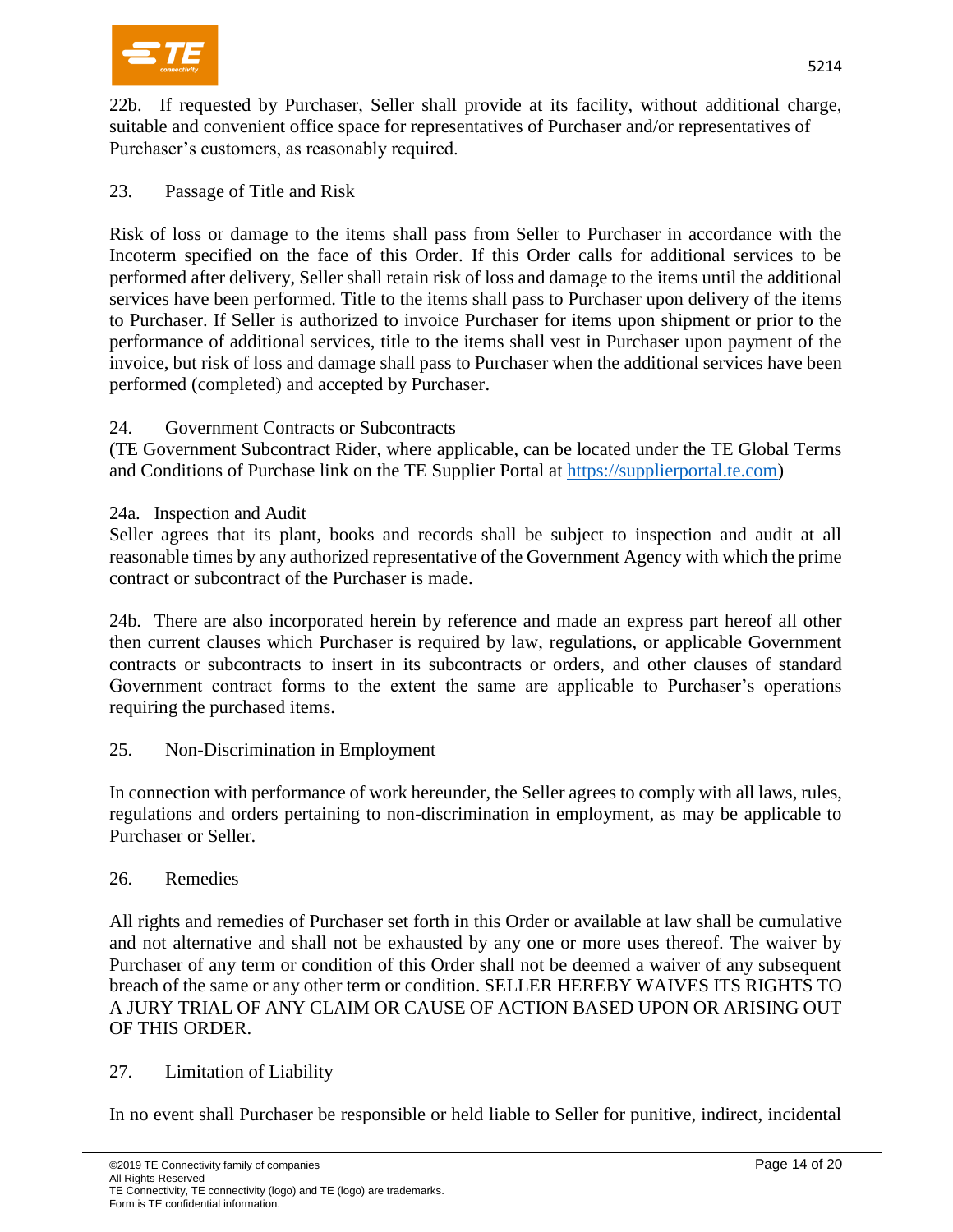

or consequential damages, including, without limitation, liability for loss of use, loss of profits, capital investment, product development costs, unabsorbed overhead, or interest expenses, however the same may be caused, including fault or negligence of Purchaser.

### 28. Survival of Obligations

The obligations of the Parties under this Order, which, by their nature would continue beyond the termination, cancellation or expiration of this Order, shall survive the termination, cancellation or expiration of this Order.

### 29. Seller's Liability

Seller assumes the entire responsibility and liability for losses, expenses, damages, demands and claims in connection with or arising out of any personal injury or alleged personal injury (including death), and/or damage or destruction or alleged damage or destruction to property sustained or alleged to have been sustained in connection with or to have arisen out of the negligent performance of the work by or willful misconduct of Seller, its agents, employees, subcontractors, and consultants, save and except liability as may result from, or be in connection with, the willful or negligent act or omission of Purchaser, its officers, agents, employees or independent contractors acting for Purchaser. Seller shall indemnify and hold harmless Purchaser, its officers, agents and employees from any and all liability for such losses, expenses, damages, demands and claims and shall defend any suit or action brought against any or all of them based on any alleged personal injury or damage and shall pay any damage costs and expenses, including attorney's fees, in connection with or resulting from such suit or action.

#### 30. Taxes

Except where prohibited by law, Purchaser and Seller agree that all customs duties, VAT, turnover taxes, sales tax, and other applicable taxes, social insurance contributions, or fees (those imposed on or measured by the services provided or goods delivered) are included in the prices provided by Seller, and shall not be billed to Purchaser as separate items. Seller shall also be responsible for any and all payroll taxes for services performed in country by Seller's personnel. If VAT, GST, sales tax, or other similar taxes are imposed by the country in which the services are performed, unless Purchaser has provided an exemption certificate or a direct pay permit, Seller agrees to bill such taxes as separate line items on an invoice, in accordance to the applicable taxing jurisdiction's laws. Where VAT is applicable, Seller agrees to use its reasonable commercial efforts to ensure that its invoices to Purchaser are issued in such a way that they meet the requirements for deduction of input VAT by Purchaser.

# 31. Export Control

31a. Seller shall be responsible for the control, disclosure of and access to technical data, information and other items received under this Order and agrees to be responsible for being knowledgeable as to all laws, regulations and requirements regarding the export, re-export, resale, shipment or diversion of items including, but not limited to, the International Traffic in Arms Regulations (ITAR) and the export laws of the country of the Purchaser, as well as the export laws of the country of Seller. Seller shall comply with all such laws and regulations and shall indemnify Purchaser for all liabilities, penalties, losses, damages, costs or expenses that may be imposed on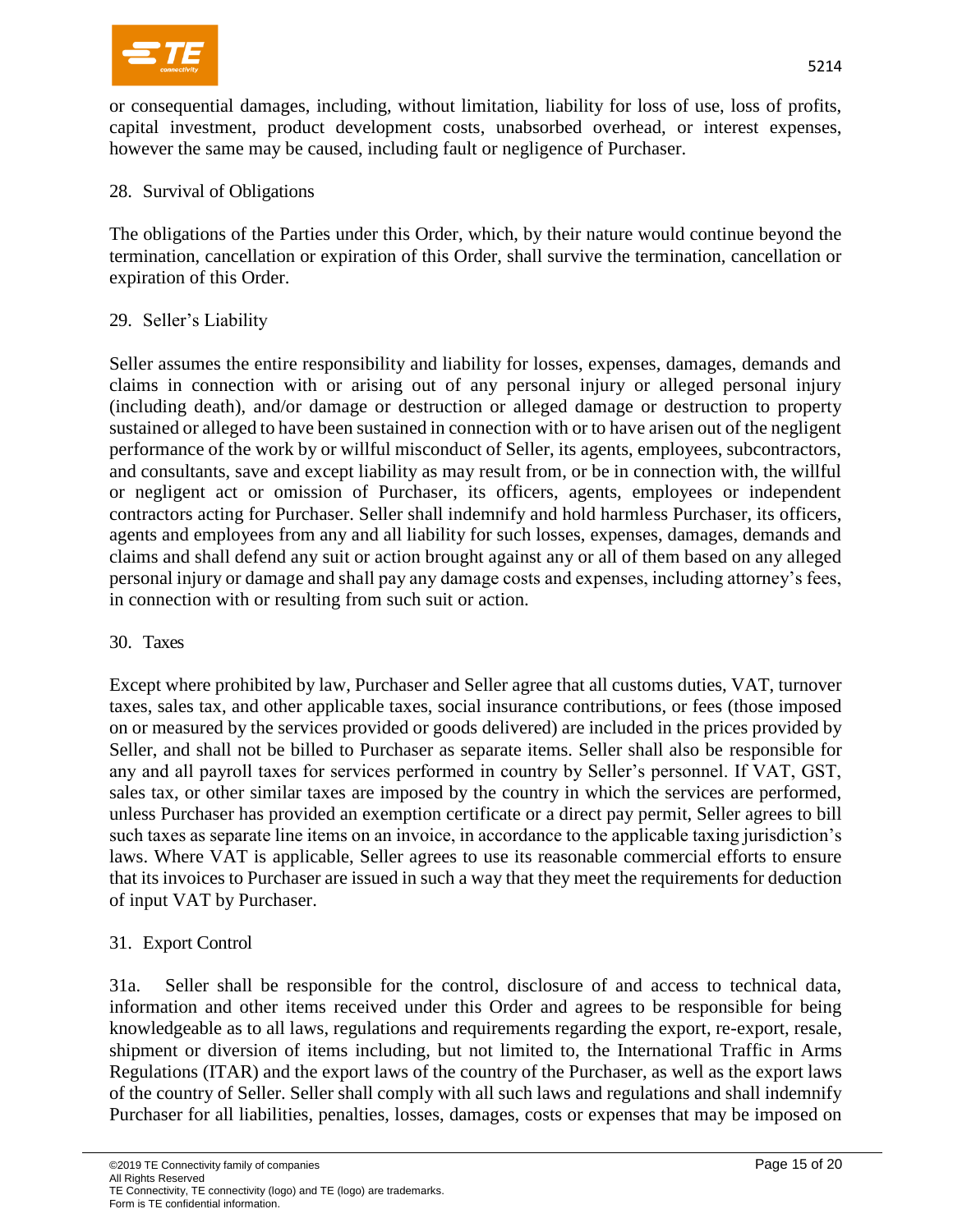

or incurred by Purchaser in connection with any violations of such laws and regulations by Seller.

31b. If any technical data required to perform this Order is exported to Seller under a DSP-5, Offshore Procurement License, pursuant to ITAR 124.13, Seller shall comply with the following: (i) The technical data shall be used only to manufacture the items required by this Order; (ii) The technical data shall not be disclosed to any other person, subcontractor, Seller facility or country without the prior written permission of Purchaser and the U.S. Department of State, Directorate of Defense Trade Controls, as required; (iii) Seller acknowledges that it is not acquiring any rights to the technical data; (iv) Seller, including lower-tier subcontractors, shall return, or at Purchaser's direction, destroy all of the technical data exported to Seller pursuant to this Order upon fulfillment of its terms; (v) Unless otherwise directed by Purchaser, Seller shall deliver the items only to Purchaser or to an agency of the U.S. Government; and (vi) Seller shall include the terms of this subsection in all lower-tier subcontracts issued when technical data is provided to the lower-tier subcontractor. In all cases Seller, prior to the transfer of such technical data, must have written permission consistent with clause (ii).

32. United States Immigration Compliance (for Orders requiring services to be performed at Purchaser's U.S. locations)

32a. Seller warrants and represents that Seller's employees performing work at Purchaser's facilities located in the United States of America (U.S.) have appropriate employment authorization for their work activities as may be required by U.S. immigration laws and regulations and maintains currently Employment Eligibility Verification Forms (I-9) for such employment as required by the U.S. Immigration Reform and Control Act of 1986, as amended.

32b. Seller warrants and represents that Seller's employees performing work at Purchaser's facilities in the U.S. do not appear on, nor are associated with, any name or entity on the U.S. Government "Restricted Parties Lists". "Restricted Parties Lists' are defined for this purpose as the U.S. Department of Commerce Entity List, Denied Persons List, and Unverified List, and the U.S. Department of Treasury Specially Designated Nationals and Blocked Persons List, and the U.S. Department of State Debarred Parties List.

32c. Purchaser works with technologies subject to U.S. export control regulations. Under these regulations, it may be necessary for Purchaser to obtain a U.S. government export license prior to releasing its technologies to non-U.S. persons. Seller will provide only U.S. person workers to work at Purchaser's facilities in the U.S. "U.S. person" is defined as a person who is a citizen of the United States of America, a permanent resident alien of the United States of America, or a protected individual as defined by  $8 \text{ U.S.C. } 1324b(a)(3)$ . Exceptions to this requirement must have the prior written authorization from a duly authorized representative of Purchaser.

32d. Seller will require its subcontractors to comply with Sections 32a, 32b, and 32c above in the event such subcontractors directs its employees to work at a U.S. facility of Purchaser.

32e. Purchaser reserves the right to refuse or terminate the use of Seller's employees in the event Purchaser requires a U.S. government export license for such employee's work activities. The decision whether or not to submit or pursue an export license, if applicable, shall be at Purchaser's sole discretion.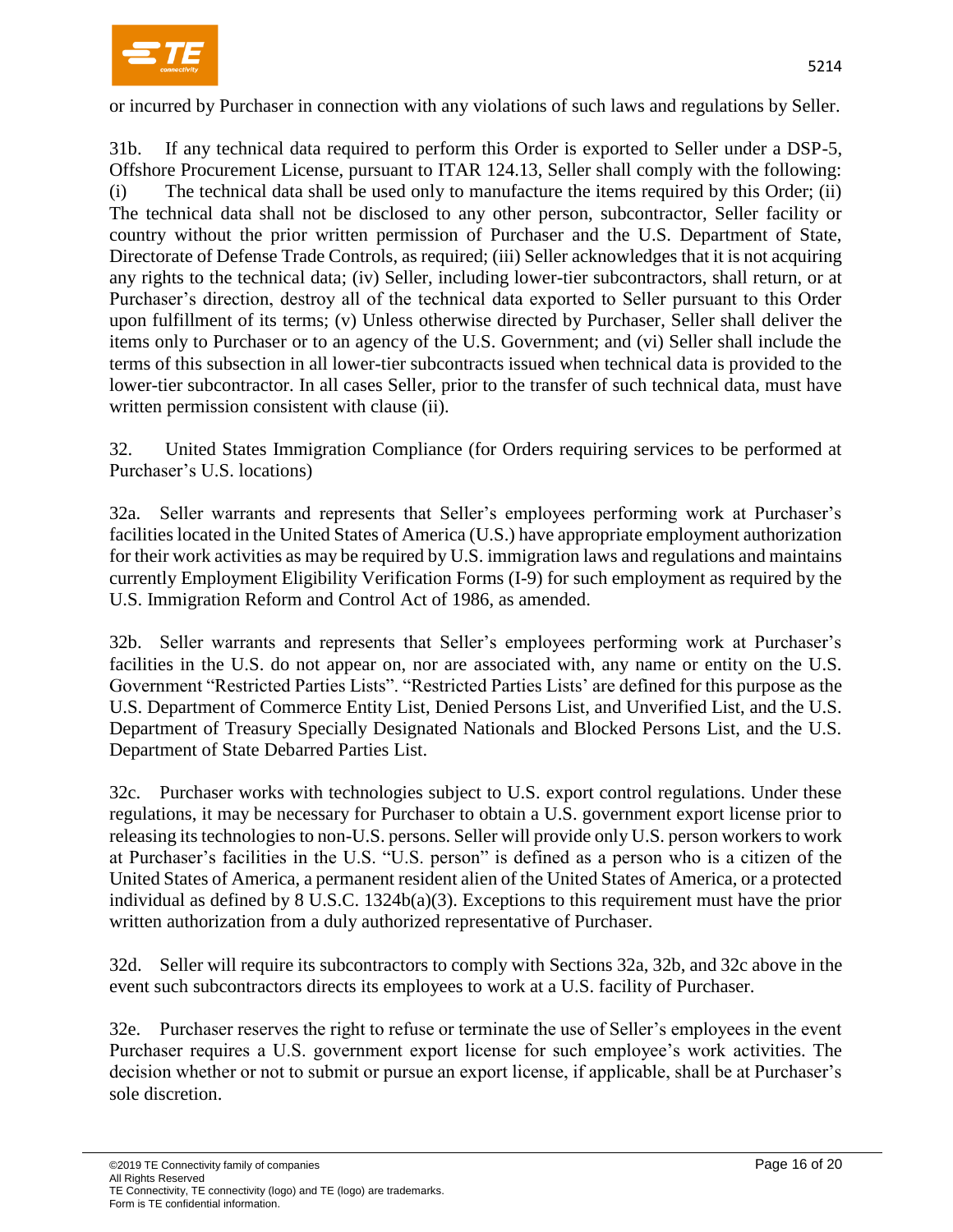

# 33. Import

## 33a. Customs

For each shipment of items covered by this Order, Seller shall furnish Purchaser with a commercial invoice containing, at a minimum, the following information: (i) port of entry; (ii) name and address of Seller and Purchaser entity purchasing the items; (iii) name of shipper (if different from Seller); (iv) country of export; (v) detailed description of items in English; (vi) quantities and weights; (vii) actual purchase price, including all elements of the amount paid or payable by Purchaser; (viii) the currency in which the sale was made; (ix) all charges, costs and expenses associated with the items, including freight, insurance, commission, containerization and packing, unless the cost of packing, containerization and inland freight are already included in the invoice price; (x) all rebates or discounts; and (xi) the country of origin (manufacture) of the items. The value of any goods or services furnished for the production of the items (e.g., "assists") not included in the invoice price, must be reported on the invoice for the first shipment of goods unless Purchaser directs otherwise in writing. All items, unless specifically exempted, shall be marked in a conspicuous place as legibly, indelibly, and permanently as the nature of the article (or container) will permit, with the country of manufacture of the items. Seller agrees to comply with all laws and regulations governing the importation of goods into the customs territory of any country of importation. Seller agrees to hold harmless and indemnify Purchaser, its directors, officers and employees against all losses, claims, penalties, judgments, liabilities and expenses which any of them may pay or incur arising out of this Order, including, but not limited to, all representations made by the Seller with respect to documentation or other Customs or Governmental requirements with regard to entry requirements, classification, valuation, preferential treatment, duty drawback or trade terms.

# 33b. Government Duty Increases

If government authorities declare or otherwise impose countervailing duties, antidumping duties, or retaliatory duties on items imported by Purchaser under this Order, Purchaser reserves the right to terminate this Order in accordance with the provisions in Section 19.

# 33c. Duty Drawback Rights

All drawbacks of duties and rights thereto related to duties paid by Seller or Purchaser upon importation of the items into any customs territory if the items are subsequently exported from that country shall accrue to the exclusive benefit of Purchaser. Seller agrees to provide Purchaser with all documents, records and other supporting information necessary to obtain any such duty drawback, and agrees to reasonably cooperate with Purchaser to obtain such payment.

# 33d. Certificate of Origin (applies to NAFTA qualifying Orders)

Seller agrees to provide Purchaser with completed North American Free Trade Agreement (NAFTA) Certificate(s) of Origin for all NAFTA-qualifying items identified in or sold to Purchaser pursuant to the Order. For items not qualifying for NAFTA treatment, Seller agrees to provide Purchaser with correct Country of Origin information for each such item. If Seller does not provide either the required Certificate(s) or correct Country of Origin information, Purchaser may charge back to Seller the costs of any duties, penalties or other expenses (including reasonable attorneys' fees) it is required to pay as a result of such failure.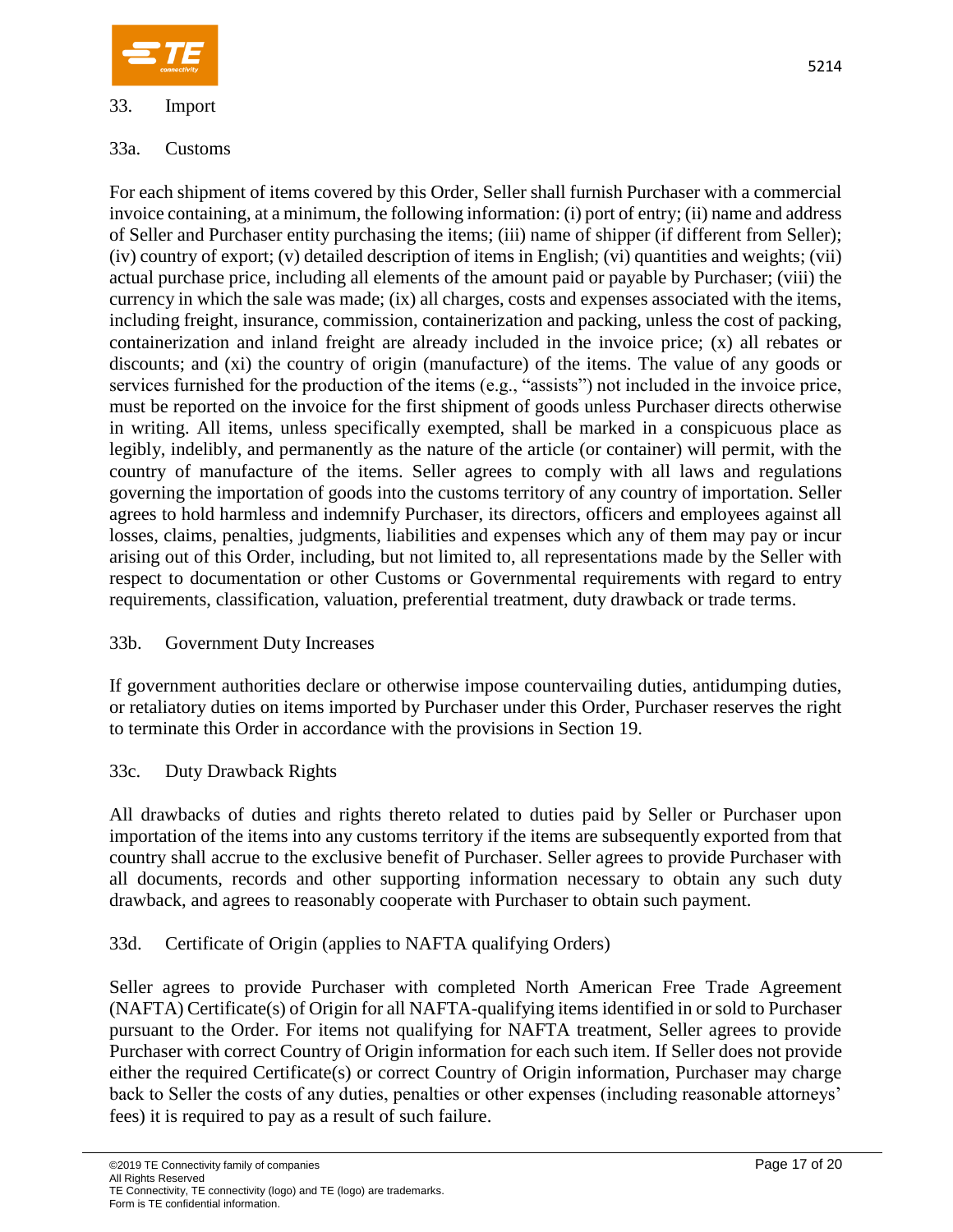

#### 33e. Supply Chain Security

Seller agrees to comply with the minimum Security Criteria of the U.S. Bureau of Customs and Border Protection's Customs-Trade Partnership Against Terrorism (C-TPAT) program and/or other applicable global supply chain security programs, to the extent that these criteria are relevant for Seller's operations. Further information about the C-TPAT program may be found on Customs website at [http://www.cbp.gov.](http://www.cbp.gov/) World Customs Organization SAFE Framework of Standards and Authorized Economic Operator (AEO) programs and mutual recognition framework can be found at [http://www.wcoomd.org.](http://www.wcoomd.org/)

#### 34. Notices

Any notice or demand required to be given or made by Seller shall be in writing and shall be duly given or served on Purchaser if sent to the address noted in the Order and by any one of the following means only: (a) in person -- such communication shall be deemed to have been received on the day of delivery provided receipt of delivery is obtained; or (b) by registered or certified mail (or its international equivalent) -- such communication shall be deemed to have been received, under normal service conditions, on the day it was received or on the tenth day after it was dispatched, whichever is earlier. Purchaser may change the address by giving prior written notice.

#### 35. Severability

If any of the provisions of this Order shall be invalid or unenforceable, such invalidity or unenforceability shall not invalidate or render unenforceable this entire Order, but rather this entire Order shall be construed as if not containing the particular invalid or unenforceable provision or provisions, and the rights and obligations of the Parties shall be construed and enforced accordingly.

#### 36. Applicable Law

36a. The laws of the State of New York, United States of America, without regard to its conflicts of laws principles, shall govern in all respects the performance of this Order. The United Nations Convention on Contracts for the International Sale of Goods shall not apply. During pendency of any dispute arising under this Order, Seller shall proceed diligently with performance hereunder.

36b. Any claim or dispute in connection with this Order, except for a breach of the Confidentiality provisions in Section 38, shall be referred to and finally resolved by arbitration in New York, N.Y., in accordance with the Rules of Arbitration of the International Chamber of Commerce, by 3 arbitrators appointed under such rules. The language of the arbitration shall be English.

#### 37. Order of Precedence

In the event of any inconsistency among the Order, the documents referenced herein and any attachments hereto, the inconsistency shall be resolved by giving precedence in the following descending order: (i) provisions set forth on the face of this Order, (ii) the specifications, (iii) the drawings, (iv) these terms and conditions, and (v) the other documents incorporated by reference herein.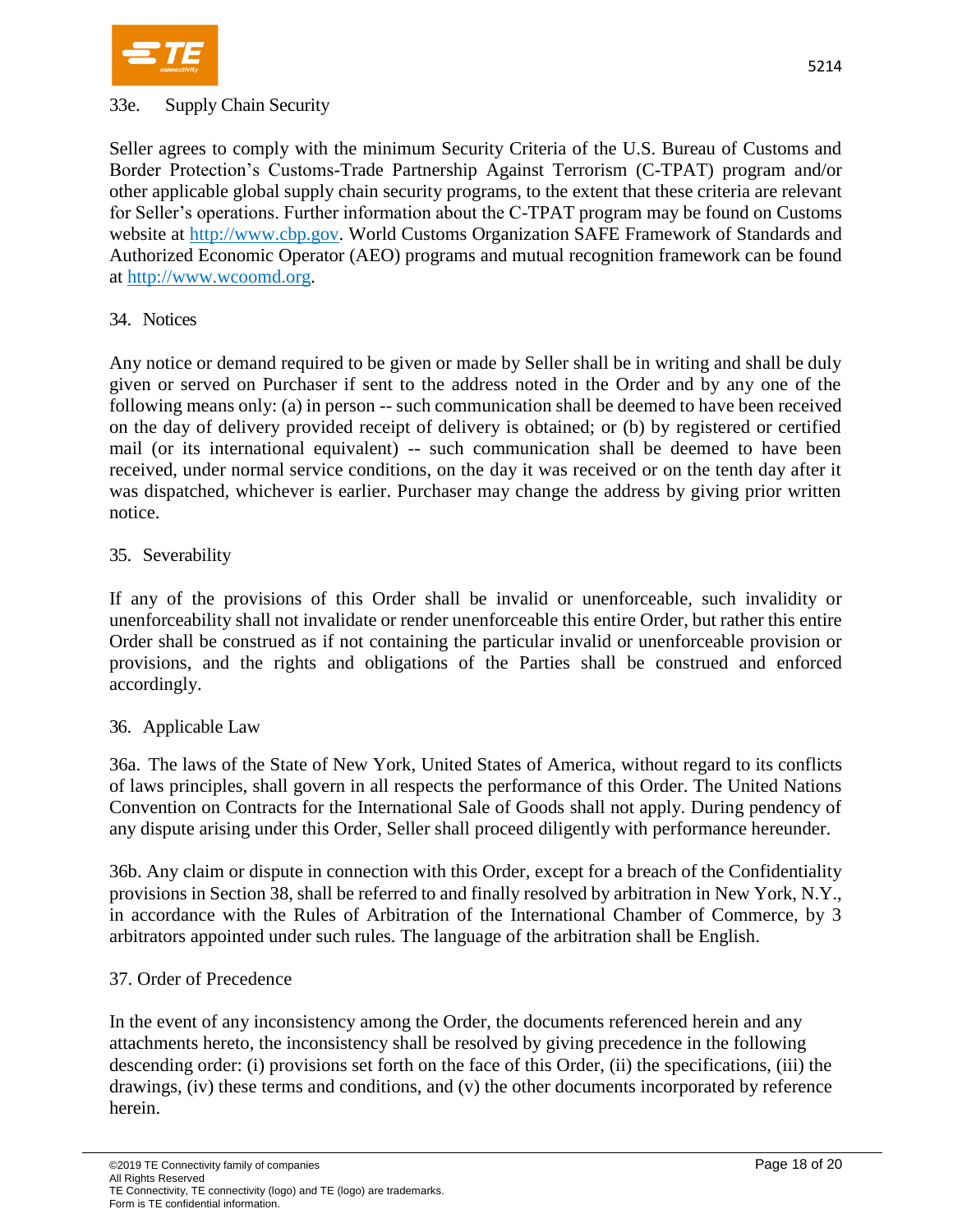

No shrink-wrap, click-wrap, or other terms and conditions or agreements ("Additional Terms") provided with any services or deliverables hereunder shall be binding on TE, even if use of such services or deliverables requires an affirmative "acceptance" of those Additional Terms before access or services are permitted. All such Additional Terms shall be of no force or effect and shall be deemed rejected by TE in their entirety.

# 38. Confidential Information

38a. Seller agrees that it will at all times hold in confidence for Purchaser all designs, knowhow, techniques, devices, drawings, specifications, patterns, technical information, documents, business plans, item requirements, forecasts and similar data, oral, written or otherwise, conveyed by Purchaser to Seller in connection herewith or procured, developed, produced, manufactured or fabricated by Seller in connection with Seller's performance hereunder (collectively, "Information"). Seller shall exercise the same degree of care to prevent disclosure of any Information to others as it takes to preserve and safeguard its own proprietary information, but in any event, no less than a reasonable degree of care. Seller shall not, without the prior written consent of Purchaser, reproduce any Information; nor disclose Information to any third party; nor use Information for any purpose other than performance for the benefit of Seller hereunder.

38b. Any technical knowledge or information of Seller which Seller shall have disclosed or may hereafter disclose to Purchaser in connection with the items or services or other performance covered by this Order shall not, unless otherwise specifically agreed upon in writing by Purchaser, be deemed to be confidential or proprietary information and shall be acquired by Purchaser free from any restrictions as part of the consideration of this Order.

38c. Seller acknowledges that monetary remedies alone may not be an adequate remedy for any breach or threatened breach of any of the obligations of this Section 38. Therefore, Purchaser shall be entitled to seek injunctive or other equitable relief in addition to any other remedy to which it may be entitled at law or in equity without the need of posting a bond or other security or proving that monetary damages would be an inadequate remedy. Such remedies shall not be deemed to be the exclusive remedies for a breach of this Section 38, but shall be in addition to all other remedies available at law or in equity.

38d. Seller shall not, without prior written consent of Purchaser, issue any news release, publicity or promotion material regarding this Order or make public use of any Identification in any circumstances related to this Order. "Identification" means any semblance of any trade name, trademark, service mark, insignia, symbol, logo, or any other designation or drawing of TE or its affiliates. Seller shall remove or obliterate any Identification prior to use or disposition of any material rejected or not purchased by Purchaser.

# 39. Translation

If these terms and conditions are translated into another language and there is any diversion between this English version and the translated version, then this English version shall prevail.

#### 40. Definitions

(a) "items" means all goods, machinery, equipment, software, components, work, services (including